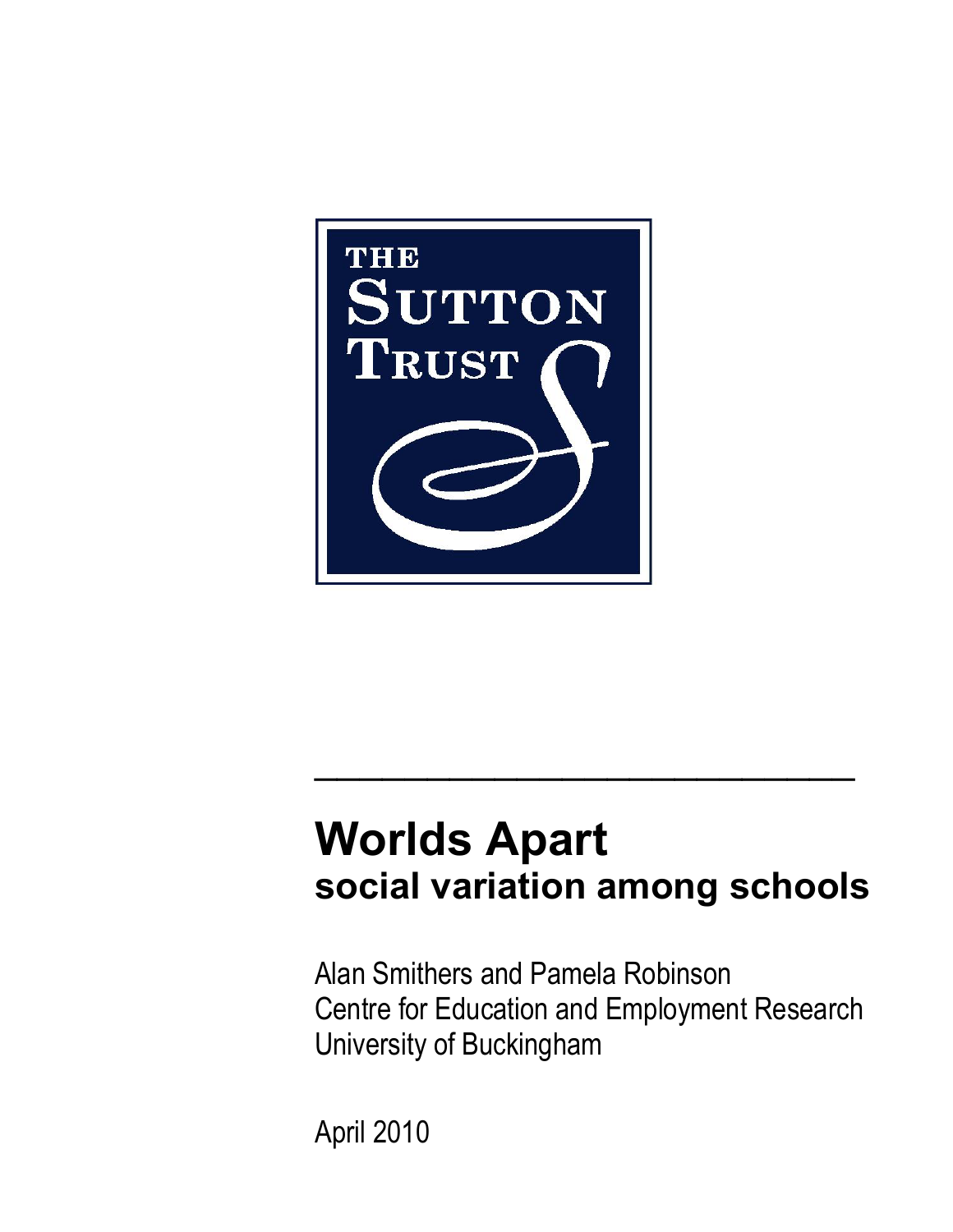# **Contents**

# *Foreword by Sir Peter Lampl Executive Summary* **i 1. Introduction 1 2. Social Selectivity Index 1 3. Social Segregation in State Comprehensives 3 4. How do the Differences Arise? 3 5. Predicting Social Selectivity 5 6. Social Selection and Academic Selection 7 7. Features of Socially Selective Schools 8 8. Policy Implications** 10 **9. Current Policies** 12  **10. Other Solutions** 14  **11. Ballots 15 12. Banding 16 16 13. The Challenge 16**  16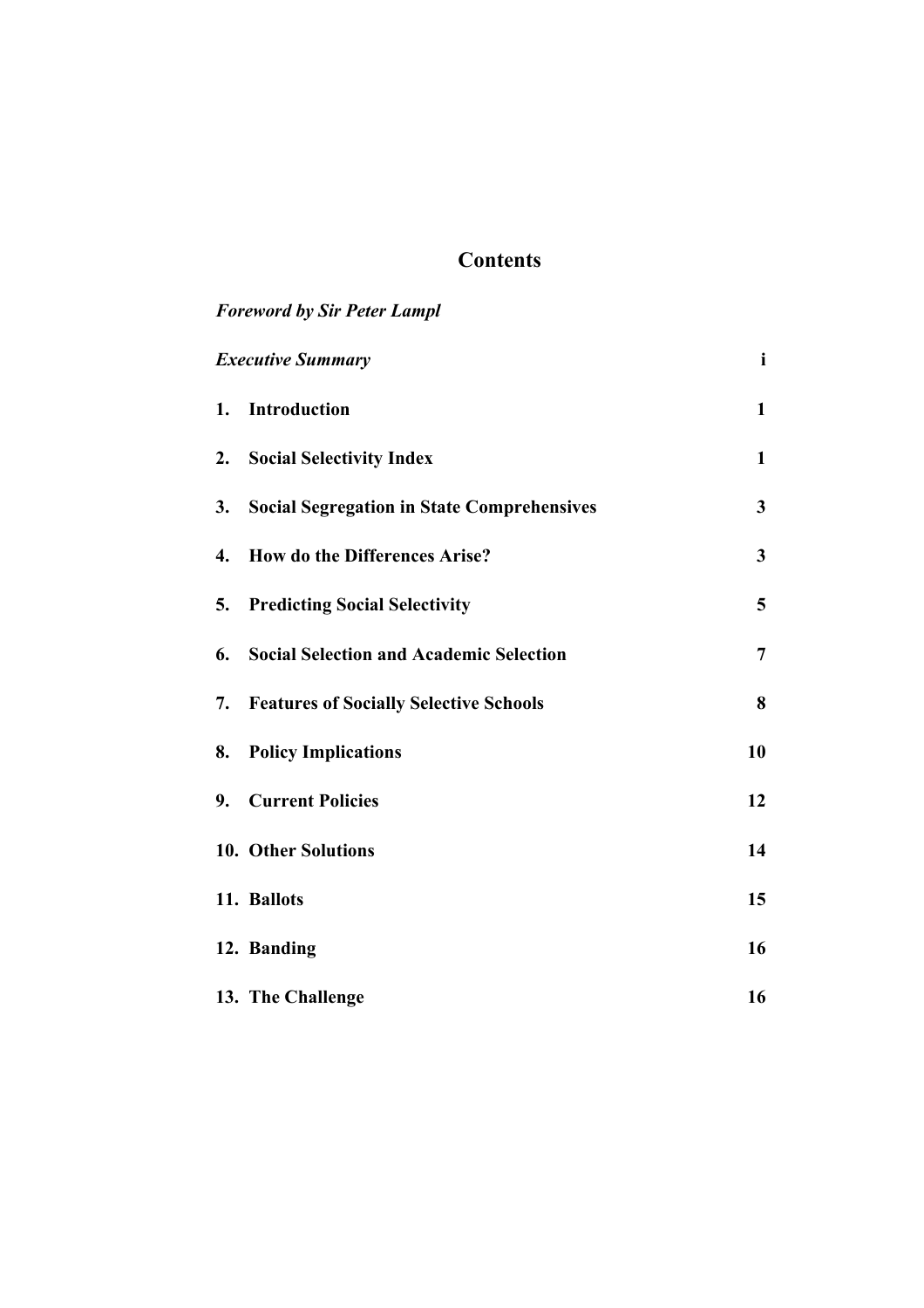# **Foreword**

Ensuring fair admissions to our schools has been a priority for the Sutton Trust's work for several years now. Who gets into which schools remains one of the key and most contentious debates in education. The reason is simple: the secondary school you attend can have a profound impact on your future life prospects.

The fundamental problem with school admissions is that the odds are stacked heavily against those children from non-privileged backgrounds. They are far less likely to attend the top performing schools, and subsequently often do not receive the support and expertise that allows them to fulfil their academic potential. Equally, schools with a disproportionate number of children from poorer homes face an uphill struggle to raise attainment against the odds.

Five years ago, the Trust published a ground-breaking study which for the first time compared the proportion of pupils eligible for free school meals (FSM) - a basic measure of deprivation - at the top performing 200 secondary state schools, with the proportion of children on free school meals in the postcode areas in which the schools were sited. The findings revealed significant differences between the intakes of schools and their local communities: 3% of children at the schools were on free school meals, compared with 12.3% in local areas, and 14.3% nationally.

This latest study, by the Centre for Education and Employment Research at the University of Buckingham, in many ways provides an update to this earlier analysis. The research uses a new powerful indicator of deprivation - based on the numbers of children on income benefits in a particular postcode - which has for the first time been mapped onto the pupil intakes of state schools in England. Considering the 100 most socially selective comprehensive schools in England, for example, the analysis reveals that on average 8.6% of children are from income deprived homes - despite being situated in localities where 20.1% of children are income deprived.

What should be done to address such stark social segregation in our school system? The researchers remain unconvinced that either the current admissions code, or 'supply-side' reforms to create a new cadre of independently run state schools will provide the solution.

However, one step that would help to provide more balanced school intakes – and give poorer parents a better chance and give poorer parents a better chance of gaining a coveted place - would be wider introduction of ballots, or random allocation, to decide who gets places in over-subscribed schools when other selection criteria have been met.

In 2007 a public poll commissioned by the Trust found that ballots may not be as unpopular among parents as might be assumed. The Ipsos Mori survey found for example that when given the specific scenario of an oversubscribed comprehensive school, nearly as many people thought that a ballot is the fairer way of deciding which pupils get a place as those who thought it is fairer to decide on how near families live to the school.

For ballots to be used widely as a tiebreaker, faith schools would also have to adopt simple binary selection criteria - children judged to be of the faith, or not, rather than using subjective gradations of faith. We also believe that ballots could work alongside fair banding and 'pupil centred' catchment areas - created by allowing every child to apply to up to 6 of the closest schools to their home (rather than ranking children by how close they live to the school gates).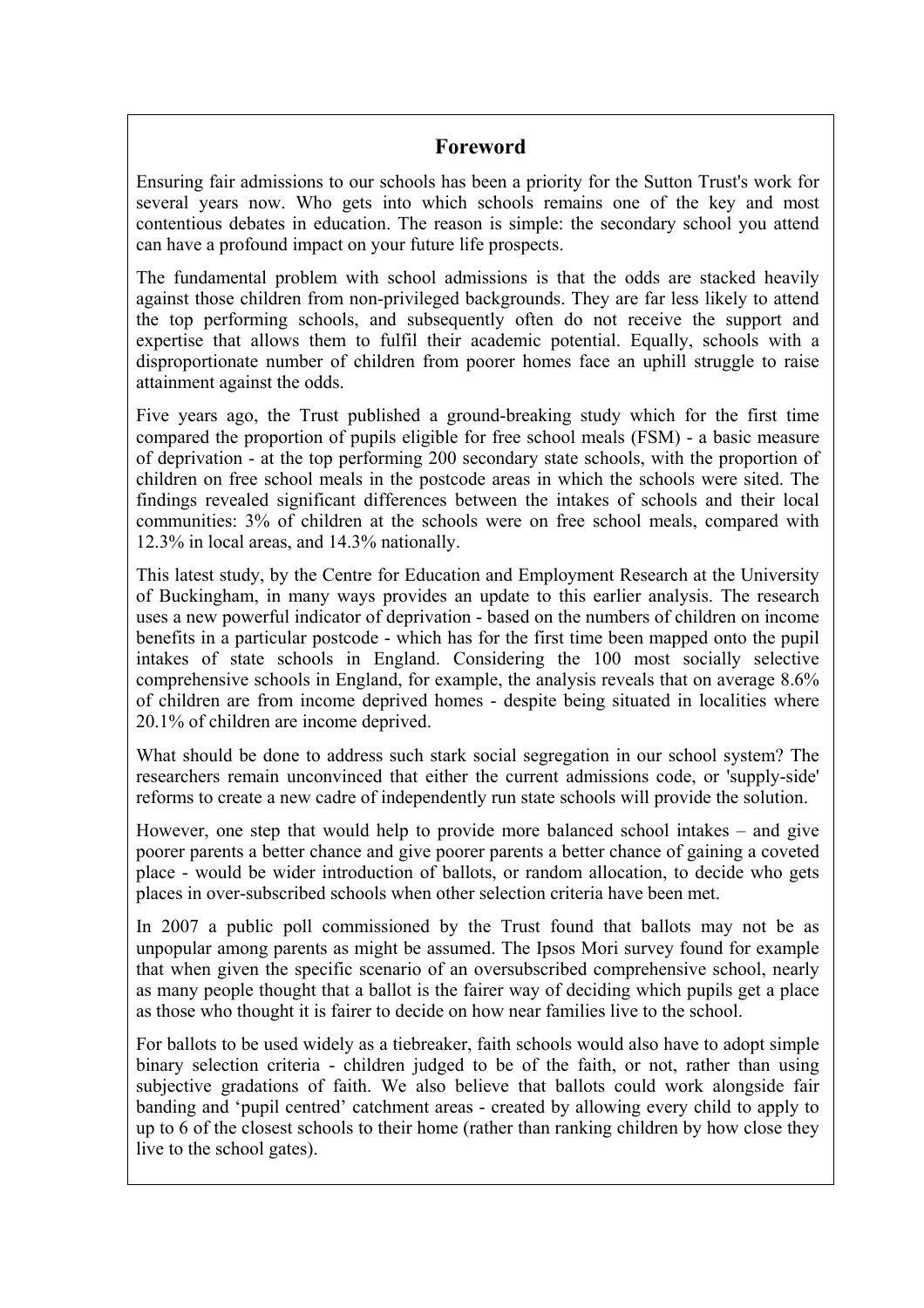At the same time, successful schools should be allowed more freedom to expand where possible. Crucially, any newly created schools should automatically adopt ballots as a tiebreaker for oversubscribed school places.

Politicians often oppose the use of ballots arguing that no child's education should be decided by the roll of a dice. But deployed alongside other selection criteria, ballots are the fairest way of deciding school places in over-subscribed schools. There has to be some way of choosing which pupils are admitted, and ballots offer the same chances to all children irrespective of their background.

We are extremely grateful to Alan Smithers and Pamela Robinson for producing this timely analysis as the political parties prepare for a General Election, and hope that it will stimulate further debate on a critical issue for parents, policy-makers and politicians alike.

> **Sir Peter Lampl Chairman The Sutton Trust**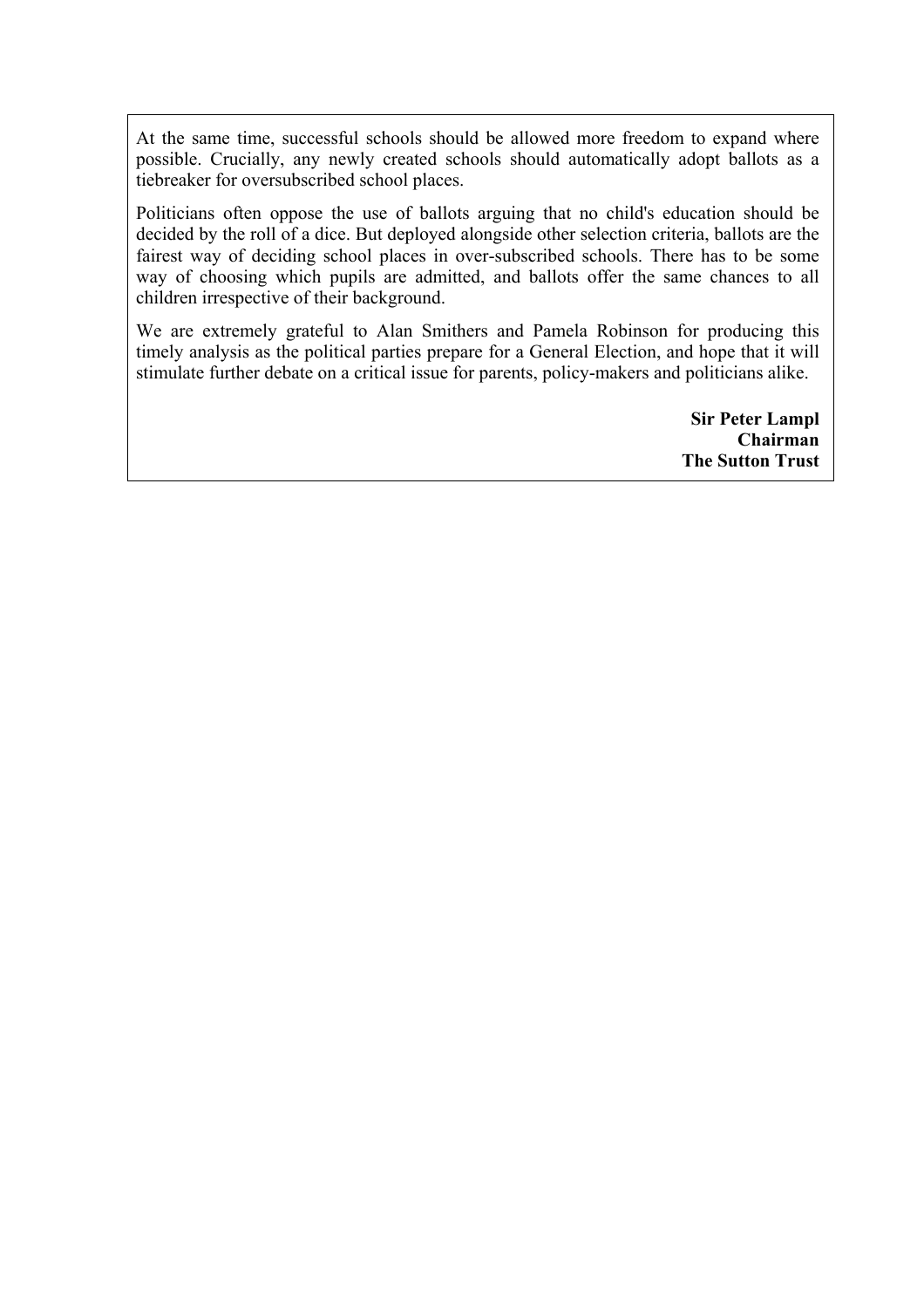# **Executive Summary**

# *Key Findings*

• This analysis is the first to use a new powerful indicator of social deprivation to investigate social segregation in secondary schools in England. A Social Selectivity Index has been calculated for every state secondary school in the country, comparing the proportion of pupils at the school with parents on income benefits with the proportion of similarly deprived children in the localities from which the school intake is drawn.

## *Social Segregation in State Comprehensives*

- The 2,679 state comprehensive schools in England are highly socially segregated: the least deprived comprehensive in the country has 1 in 25 (4.2%) of pupils with parents on income benefits compared with over 16 times as many (68.6%) in the most deprived comprehensive.
- The social make-up of a school's intake partly reflects where it is located, but is mainly due to which pupils apply and are selected.
- In the 100 most socially selective comprehensive schools in England, on average 8.6% of children are from income deprived homes - despite being situated in localities where 20.1% of children are income deprived.
- In the 100 comprehensive schools in England with the least advantaged intakes, on average 38.9% of children are from income deprived areas - despite being situated in localities where 30.3% of children are income deprived.

#### *Social Selection and Academic Selection.*

- Social selection is not the same as academic selection. Considering all secondary schools in England (including grammars, academies, city technology colleges, secondary moderns and comprehensives), 91 of the 100 most socially selective schools were comprehensives, eight were grammars and one a secondary modern.
- Both the 164 grammars and the 164 most socially selective comprehensives drew pupils from areas where about a fifth of children were income deprived, but the comprehensives were the more socially selective taking only 9.2% compared with the grammars 13.5%. Nearly all (97.7%) of the pupils in grammars attained five good GCSEs including English and maths compared with 66.7% in the comprehensives.
- Parents' school preferences are not based solely on examination results. Of the 100 most socially selective comprehensives, one had just 35% achieving five good GCSEs, another 44%, and six altogether had 50% or fewer. In only three did 90% or more pupils obtain five good GCSEs.
- Parents tend to seek out schools where children similar to their own go. In addition to ability and income level, ethnic background and faith play a part. Of the 100 most socially selective schools 65 had intakes that were at least 90% White British compared with 48 of the most income deprived; 11 of the most socially selective were faith schools compared with 5 of the deprived.

#### *Predicting Social Selectivity*

• It was possible to predict with 92.5% accuracy whether a comprehensive school would be in the top ten per cent for social selectivity.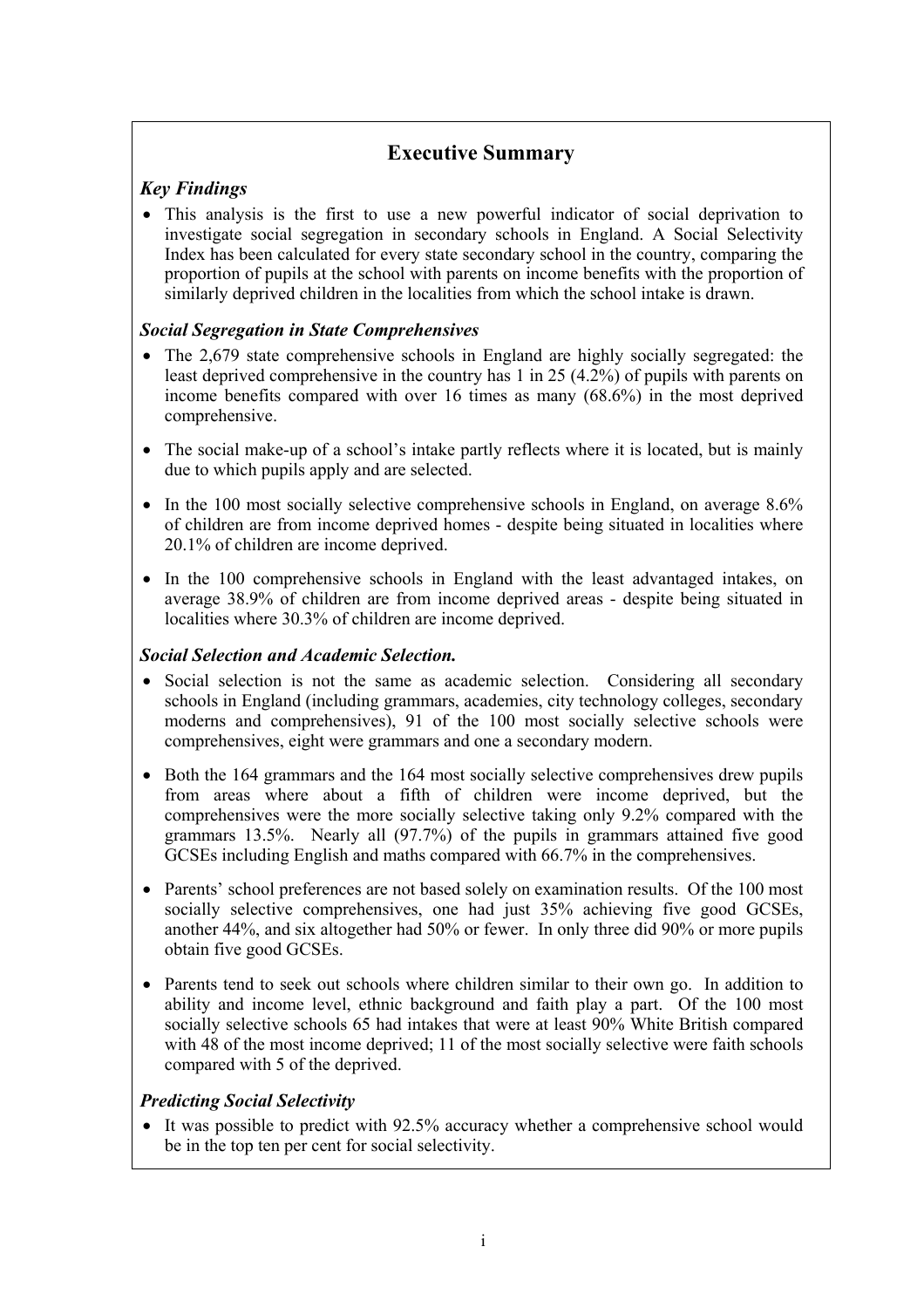• The most socially selective schools tended to be in charge of their own admissions, to have a sixth form, to be large, and to have adopted an academic rather than a practical specialism. Pupils entered with high Key Stage 2 scores and achieved good GCSE results, were from similar ethnic backgrounds, and relatively few had special educational needs.

## *Policy Challenge*

• As we approach the 2010 Election there is a challenge to be faced by the political parties: are you content with the current extent of social variation among secondary schools and, if not, how do you propose to tackle it? Parental preferences will never exactly match the places available and there will always be a pecking order of schools, so there will always need to be a means of allocating oversubscribed school places.

## *Current System and Existing Proposals*

- There is an Admissions Code which has been continually modified since it was first introduced in 1998 in attempts to prevent it being manipulated by schools and gamed by parents. Each modification has made it more complex and the Code for 2010 runs to 89 pages.
- It is sometimes suggested that creating more good schools would reduce the need for schools to select, but even so some schools would inevitably be more popular than others and would have to decide who would get the places.
- A 'pupil premium' for disadvantaged pupils has been mooted as a way of incentivizing schools to become less socially selective, but whether it would be sufficient to cause schools to change their practices in the light of league tables is open to question.

#### *Ballots to Address Social Segregation*

- Random allocation is potentially the fairest method of deciding admissions and the one that is most likely lead to a more equitable educational system. It would, however, challenge accepted principles in school admissions, such as local children being given priority for local schools, and siblings being guaranteed admission to the same school, as well as calling into question the existence of faith schools.
- However, we believe that the Government should adopt random allocation ballots as the principal means of deciding school places when schools are over-subscribed. It would be fair and sweep away much of the complexity and bureaucracy of present arrangements.
- Random allocation could be used in conjunction with other criteria depending on the view that was taken of the desired composition of schools. Eligibility to enter the ballot could be determined, for example, by ability bands, localities, and faiths. Places could be reserved for siblings.
- At the same time, successful schools should be allowed more freedom to expand where possible, and any newly created schools should automatically adopt ballots as the principal means of allocating oversubscribed school places.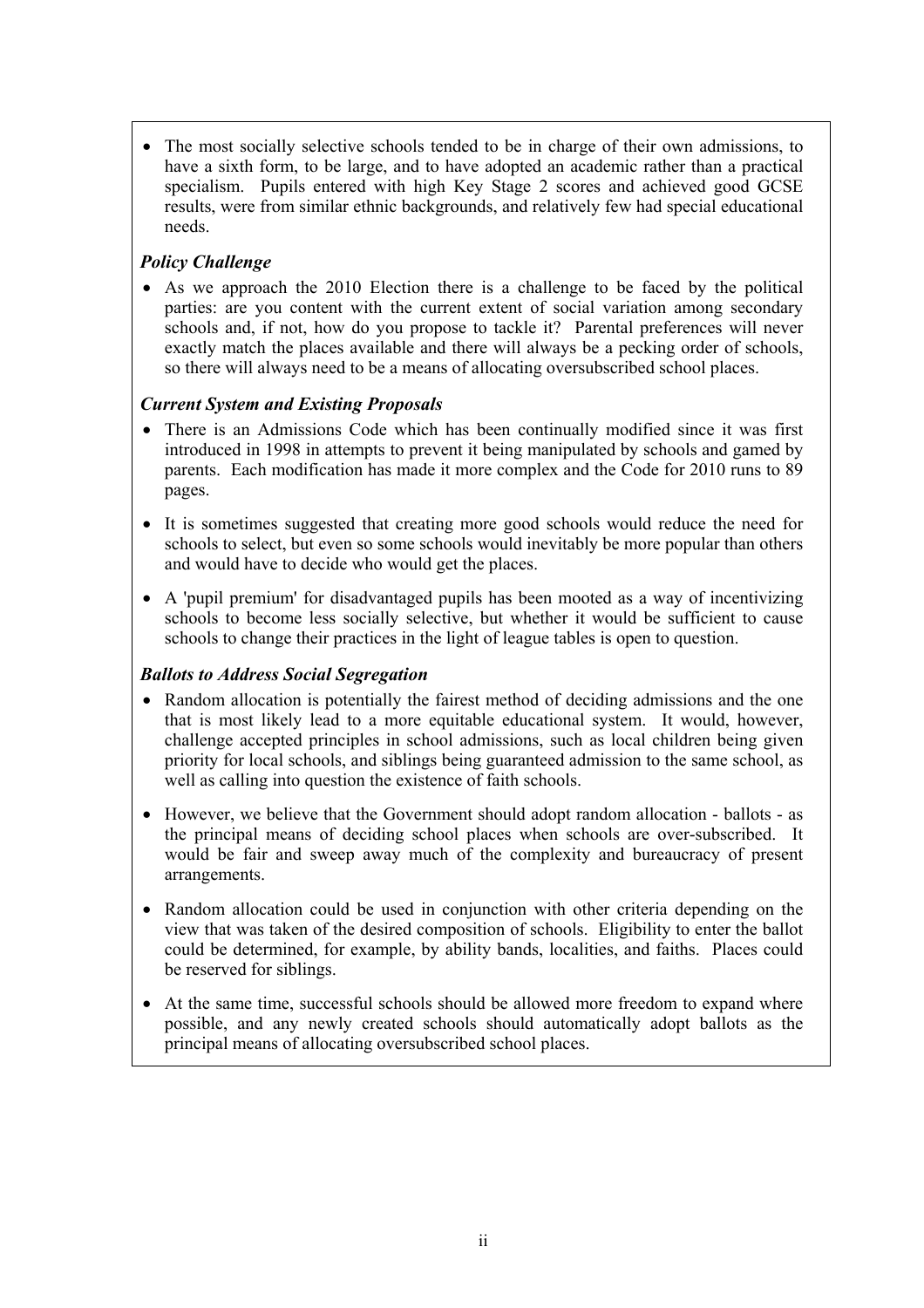#### **1. Introduction**

- 1. Secondary education in England is socially very diverse. Since it is now over fifty years since the country began to move towards a comprehensive system of secondary schools intended to bring equivalent opportunities to all children, it might be thought that the social differences between schools had largely disappeared or at least mainly reflected where they were. But this is far from the case.
- 2. The extent of the differences has been glimpsed already by comparing schools in terms of the proportions of pupils eligible for free school meals. Using this measure the Sutton $Trust<sup>1</sup>$  found that some comprehensive schools were more socially selective than grammar schools. Of the 100 most socially selective secondary maintained schools, 83 were comprehensive with the highest grammar in 31st place. Of the 83 comprehensives in the list, 55 were either voluntary aided or foundation schools, responsible for their own admissions.

## **2. Social Selectivity Index**

- 3. In this report we extend the analysis using a new indicator developed by the Department of Communities and Local Government called IDACI<sup>[2](#page-6-1)</sup>. The acronym stands for Income Deprivation Affecting Children Index. It records (DCSF, 2009) the proportion of childrenin 32,482 defined areas<sup>3</sup> who are in families in receipt of income support<sup>4</sup>[.](#page-6-3) IDACI is expressed in two ways. Each area of about 1,500 people is given a score based on the percentage of children aged under 16 who are living in families that are income deprived. The areas are also ranked with 1 assigned to the most income deprived and 32,482 to the least. IDACI records children who experience deprivation but who are not receiving free school meals since it includes those where the parents are in paid employment and those who do not claim the free school meals for which they are eligible.
- 4. We have created for each maintained secondary school a Social Selectivity Index from the IDACI scores. The DCSF kindly made available to us its National Pupil Level Database, including IDACI scores and ranks for 2007-2008. We have aggregated the pupil level scores to the school level, so from the individual pupils we are able to calculate an average pupil IDACI score for each school. We are also able to calculate an average IDACI score for the areas from which the pupils are drawn. In the Social Selection Index we divide the average for the intake by the average for the area and express this as a mean of 500 with a standard deviation of 100. A high score indicates that a school takes fewer pupils from income deprived homes than would be expected from the locality, a low score that the school takes more pupils from income deprived homes than to be expected, and scores about the mean that the intake is broadly in line with the locality.

 $\frac{1}{1}$ <sup>1</sup> Sutton Trust (October 2008). *Social Selectivity of State Schools and the Impact of Grammars*. London: Sutton Trust.

<span id="page-6-1"></span><span id="page-6-0"></span>Department for Children, Schools and Families (March 2009). *Deprivation and Education: The Evidence on Pupils in England, Foundation Stage to Key Stage 4.* London: Schools Analysis and Research Division.

<span id="page-6-2"></span><sup>&</sup>lt;sup>3</sup> The country is divided into 32,482 units called Lower Layer Super Output Areas (LSOA), each with an average population of about 1,500. 4

<span id="page-6-3"></span><sup>&</sup>lt;sup>4</sup> Income Support, Income Based Job Seekers Allowance, Pension Credit, Working Tax Credit, Child Tax Credit.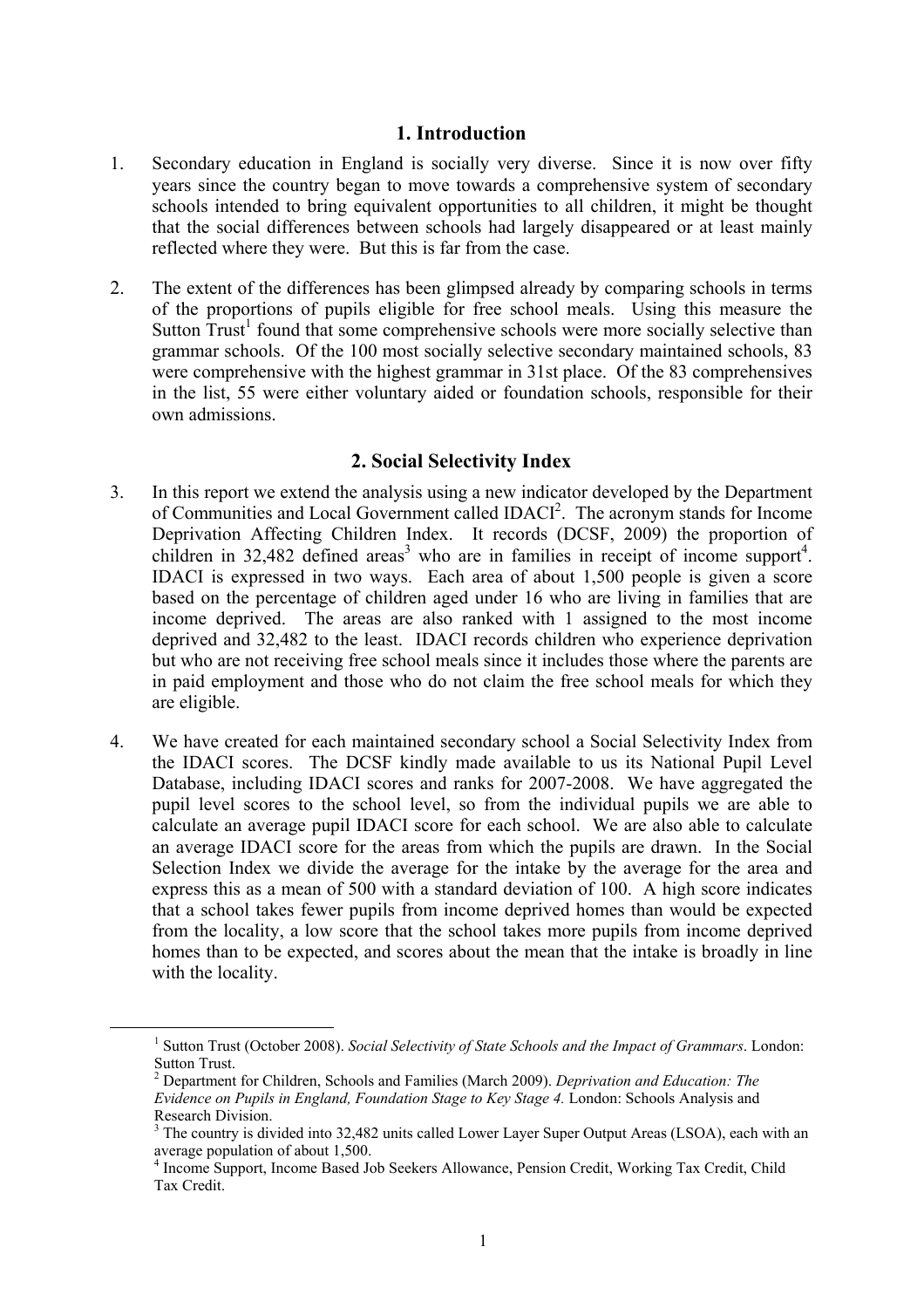5. We have been able compile a dataset for all maintained schools in England, including city technology colleges and academies, for pupils that took their GCSEs in 2008. We have supplemented the data from the National Pupil Level Database with information obtained from three other DCSF sources: the School and College Achievement Tables, the Standards Site and Edubase. In our dataset each school is described by 83 variables covering the nature of the school, where it is located, the characteristics of the intake, and outcome measures such as GCSE performance.

|                                             | 100 Most<br><b>Deprived</b> | 100 Least<br><b>Deprived</b> |
|---------------------------------------------|-----------------------------|------------------------------|
| <b>Social Background</b>                    |                             |                              |
| Index                                       | 298.9                       | 698.3                        |
| Area Average IDACI                          | 30.3                        | 20.1                         |
| Pupil Average IDACI                         | 38.9                        | 8.6                          |
| %Eligible FSM                               | 26.3                        | 3.2                          |
| <b>Attainment</b>                           |                             |                              |
| Key Stage 2 Score                           | 25.0                        | 28.5                         |
| Key Stage 3 Score                           | 30.7                        | 37.3                         |
| %Five Good GCSEs<br>(inc English and maths) | 26.3                        | 67.2                         |
| Value Added Score                           | 1004.2                      | 1003.4                       |
| %Gifted and Talented                        | 11.5                        | 18.2                         |
| National Challenge                          | 67                          | $\boldsymbol{0}$             |
| <b>Ethnic Background</b>                    |                             |                              |
| %White British                              | 79.7                        | 90.5                         |
| %Afro-Caribbean                             | 3.6                         | 1.4                          |
| %Indian                                     | 2.1                         | 2.7                          |
| %Chinese                                    | 0.2                         | 0.5                          |
| %Pakistani/Bangladeshi                      | 9.9                         | 0.8                          |
| %Other White                                | 2.0                         | 1.8                          |
| %Other                                      | 1.6                         | 1.0                          |
| %Not Known/Refused                          | 1.7                         | 1.3                          |
| <b>Special Needs</b>                        |                             |                              |
| %Action                                     | 18.6                        | 8.6                          |
| $%$ Plus                                    | 11.7                        | 3.1                          |
| %Statemented                                | 3.0                         | 2.0                          |
| <b>School Characteristics</b>               |                             |                              |
| Sixth Form                                  | 37                          | 77                           |
| Own Admissions                              | 16                          | 33                           |
| Faith                                       | 5                           | 11                           |
| Year 11 Pupils                              | 160                         | 250                          |
| <b>Community School</b>                     | 83                          | 64                           |
| Practical Specialism                        | 66                          | 22                           |
| %Girls                                      | 47.9                        | 47.9                         |

**Chart 1: Least and Most Income Deprived**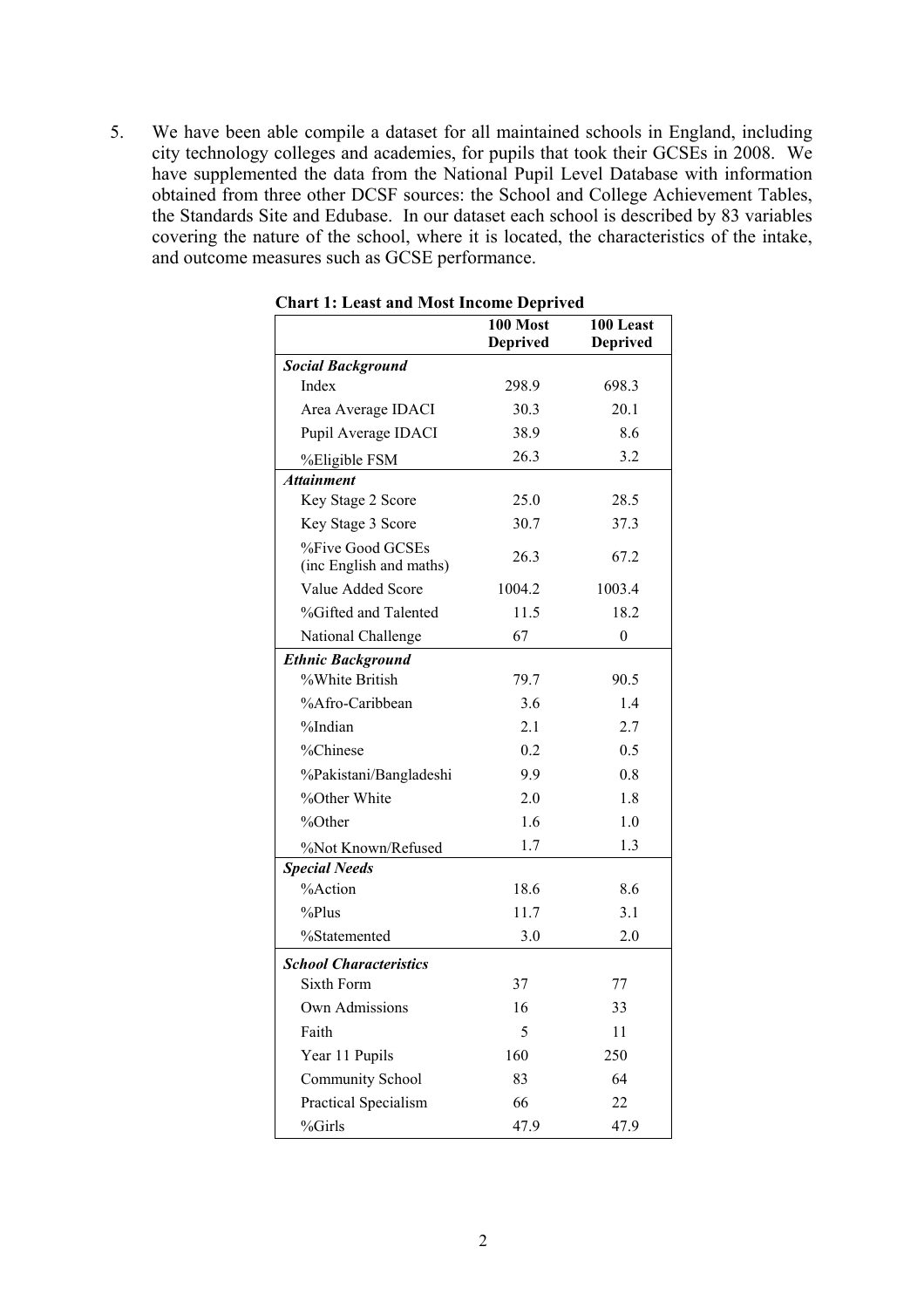#### **3. Social Segregation in State Comprehensives**

- 6. What does our Social Selectivity Index show? One way of considering the extent of social selection across the sector is to compare the extremes: those with the most and least income deprived intakes with respect to their localities. Chart 1 sets out the school and pupil characteristics of the 100 comprehensives with the most income deprived intakes and contrasts them with those of the 100 comprehensives with the least income deprived intakes.
- 7. Considering the 100 most socially selective comprehensive schools in England (out of 2,679), the analysis reveals that, on average, 8.6% of children are from income deprived areas - despite being situated in localities where 20.1% of children are from income deprived homes. Meanwhile in the 100 comprehensive schools in England with the least advantaged intakes, 38.9% of children are from income deprived areas - despite being situated in localities where 30.3% of children are income deprived. This has to be see in the context of a range in which the least deprived comprehensive in the country has 1 in 25 (4.2%) of pupils from homes on income benefits compared with over 16 times as many (68.6%) in the most deprived comprehensive.
- 8. These two very different groups of schools are associated with starkly different educational performance, as one might expect. In the least income deprived, 67.2% of the pupils in 2008 obtained five good GCSEs including English and maths compared with only 26.3% in the most income deprived. Of the 100 schools in this group, 67 were involved in the National Challenge tackling schools where 30% or fewer obtained good GCSEs, but none of the 100 most socially selective were included. These differences stem, at least in part, from the different levels of attainment on entry.
- 9. Chart 1 also reveals other differences. The socially selective schools tended to be larger, and more had sixth forms, were in charge of their own admissions, were faith schools, and had adopted academic rather than practical specialisms. Their pupils by definition came from more prosperous homes, were less likely to have special educational needs, and differed in ethnic background from the income deprived schools. There was no difference, however, in gender composition.

#### **4. How do the Differences Arise?**

10. In order to get handle on how social selectivity arises let us first consider two comparisons of neighbouring schools<sup>5</sup>.

#### *Pen Portrait I*

11. School A is at the slightly more prosperous end of town drawing its intake from areas<sup> $6$ </sup> where on average 27% are classed as income deprived. The comparable figure for School B is 33%. The intakes, however, differ by considerably more with School A having an average intake of 16% and School B 37% income deprived. Dividing intake by area and standardising gives School A's Social Selectivity Index as 614 and School B's as 383. Thus School A is more than a standard deviation above the mean and School B's more than a standard deviation below. Two-thirds of the pupils in School A obtainedfive good  $GCSEs^7$  compared with only 28% in School B. School A receives

 $rac{1}{5}$  $<sup>5</sup>$  All are actual examples but we have not named them.</sup>

<span id="page-8-1"></span><span id="page-8-0"></span> $\frac{1}{2}$  Average of each of the LSOAs from which the intake is drawn.

<span id="page-8-2"></span> $\frac{7}{1}$  Five good GCSEs in this report always refers to five GCSEs grades A\*-C including English and maths.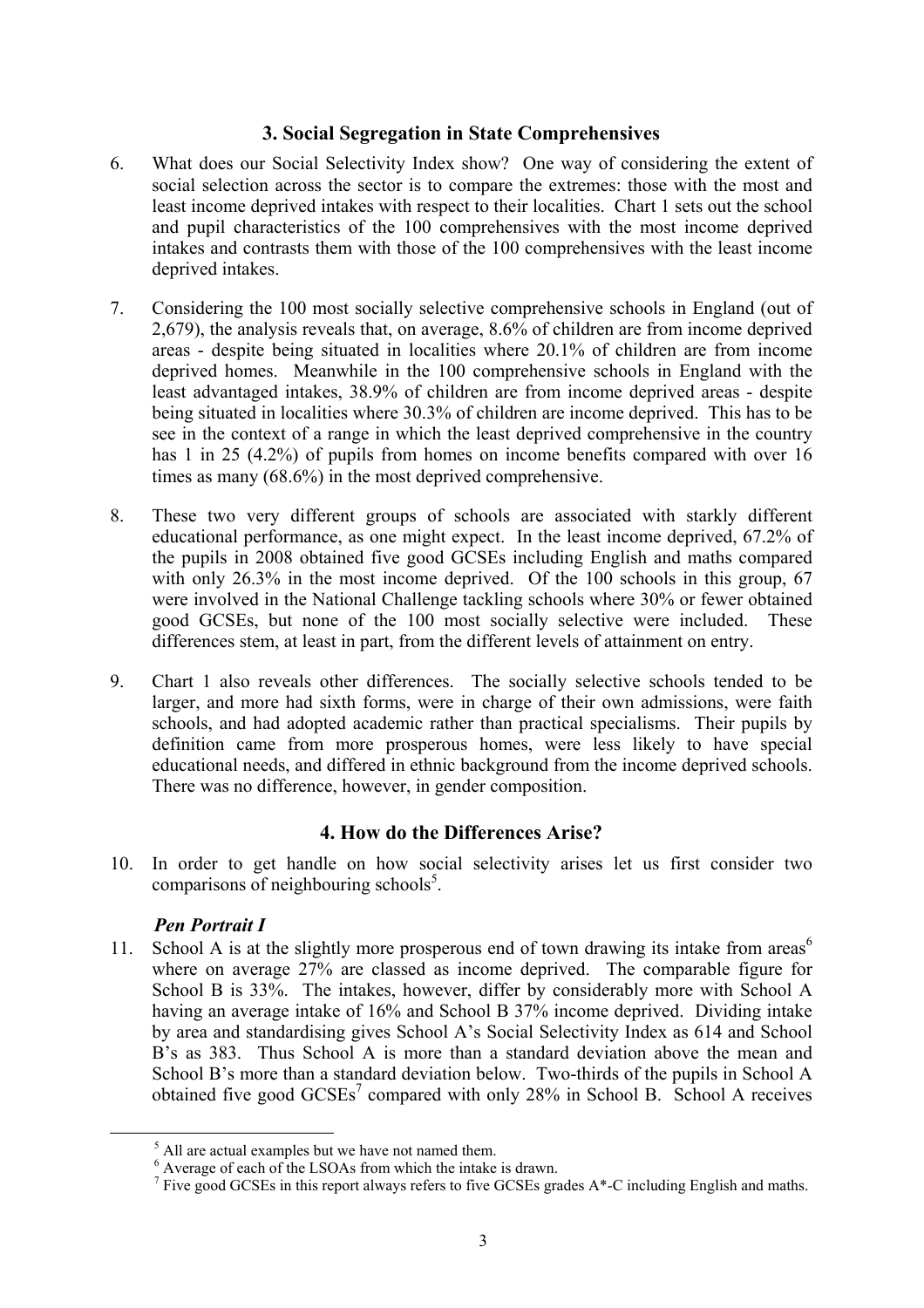nearly four times as many applications as there is room for while School B struggles to fill its places. The local authority at one stage proposed merging the schools, but this was hotly opposed by the parents, and following the intervention of the local MP the plan was dropped. School B is now to be replaced by an academy.

12. Parents wanting to be sure of their children getting a place at School A pay a premium on house prices to live as near to it as possible. Once various statutory obligations, for example to children in the care of the local authority, have been met the main basis for deciding who gets a place is distance from the school.

## *Pen Portrait II*

13. Schools C and D are neighbours in the same London borough. School C draws its intake from a somewhat more income deprived area than School D, though there is considerable overlap. The average percentage of children from families on benefits in the catchment of School C is in round figures 37 compared with 34 for School D. Nevertheless, School C's intake has fewer income deprived children than that of School D - 32% against 38%. More parents seek out School C which is oversubscribed and in consequence has to engage in selection. School C get much better GCSE results than School D with 64% achieving five good passes in 2008 compared with 40% in School D. The differences seem to arise because School C is regarded as a good school locally, perhaps not unconnected with the memory that it was once a grammar school.

## **Components of Selectivity**

14. There are thus two components to social selectivity. The first is the income background of the parents who apply to a school and the second is how a school chooses among applicants when there are more than can be given a place.

#### *Parental Preferences*

- 15. What prompts parents to apply for one school rather than another is not always easy to see, but it is possible to distinguish beliefs about the quality of the school from extrinsic factors. What sets a school apart as a 'good school' can be word of mouth sharing of personal experiences. Another factor is the school's history. Former grammars in many cases retain their reputations and over a fifth of the most selective comprehensives had at one time been grammars. However it happens when a school gets the reputation of being good it becomes reinforcing. 'Good' schools find it easier to recruit teachers and enjoy other advantages, so it becomes something of a self-fulfilling prophecy. Parents compete to get their children in. So the pupils have the benefit of high quality teaching and parental support, and obtain good results.
- 16. Social variation between schools is, in part, a consequence of allowing parent to choose schools (strictly speaking to express preferences). But those choices are not always based on perceptions of quality. Extrinsic factors can intrude. A recent study has considered in detail applications in a small unitary authority comprising six secondary schools<sup>8</sup>[.](#page-9-0) It found that three secondary schools took a lot more free school meals pupils than the other three in relation to their postcodes. What seemed to distinguish the two groups were the costs. Taking into account the charges for uniform, PE kit, school visits, music lessons and contributions to the school fund, the socially selective schools were more than three times as expensive. The costs and ease of transport to the schools

<span id="page-9-0"></span> <sup>8</sup> Waterman, C. (November 2006), *Free Admission? A System on Report*. London: Institute for Research in Integrated Strategies.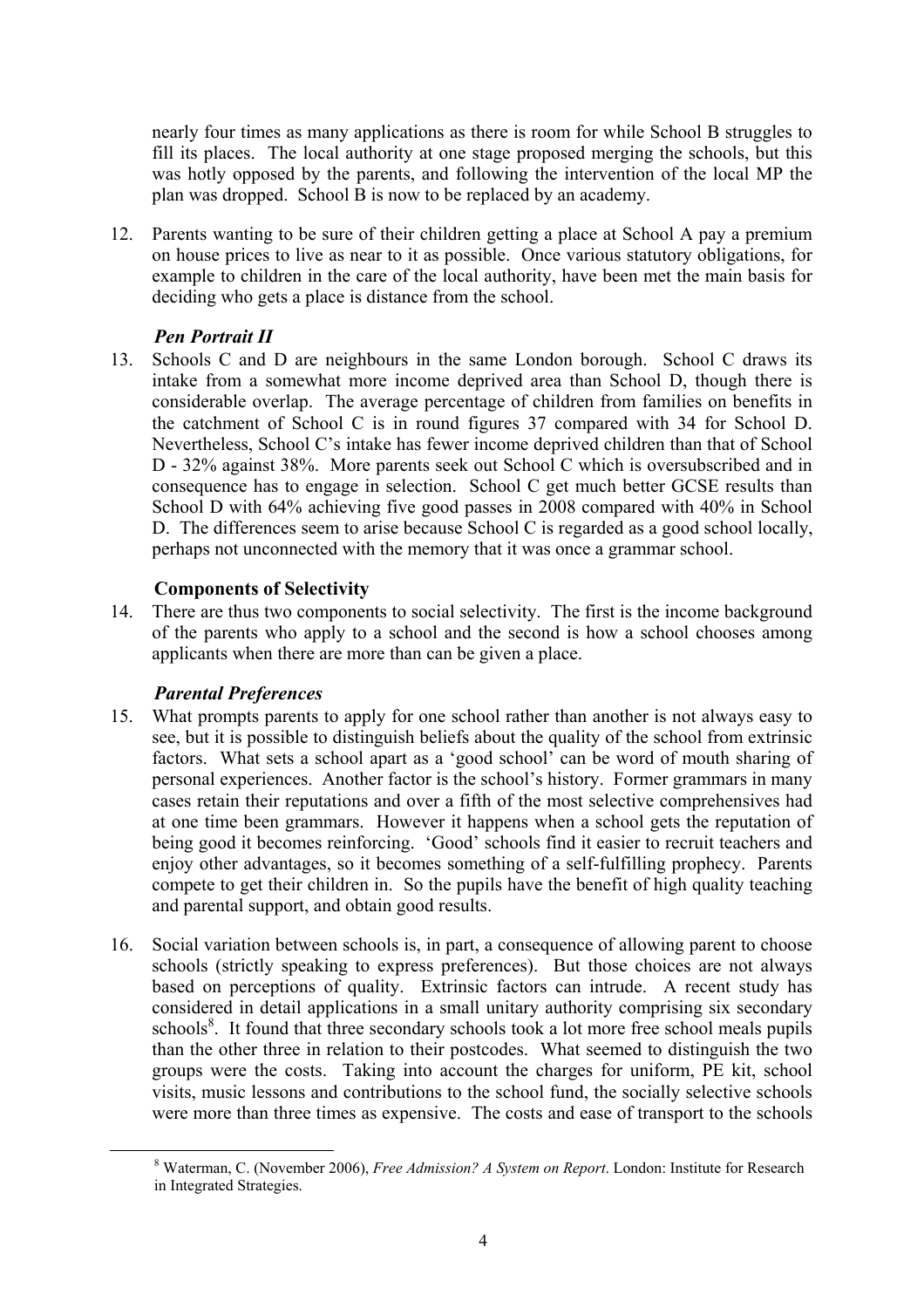also differed. The constraints on parental preferences may therefore be to some extent income related.

#### *Selection by Schools*

- 17. Schools with more applicants than they have room for necessarily have to select. The Government has attempted to set out an equitable basis for doing this in a series of AdmissionsCodes<sup>9</sup> introduced since the School Standards and Framework Act of 1998. Each revision has sought to plug gaps and close loopholes. At first voluntary, the Code since 2008 has been mandatory. The current version runs to 89 pages. It would seem to have been painstakingly put together, but there is still wriggle room for schools that want to ensure a favourable intake to enable them to show up well in league tables.
- 18. Voluntary aided and foundation schools, unlike community and voluntary controlled schools, are responsible for their own admissions and can set their own criteria within the Code. Schools with a religious affiliation can give preference to people of the faith. Some comprehensive schools have retained the right from when they were grammar schools to select a proportion of their intakes by ability, and some specialist schools are able to select up to 10% by aptitude. Schools can use distance from the school as a criterion and this may tend to exclude low income homes if it sits in a prosperous area. Schools are required to show that their admissions arrangements are procedurally fair and are also equitable for all groups of children, but this remains to be tested in a court of law by any families who consider they have been unfairly excluded. It has, however, been recommended that oversubscribed schools should invite an independent observer to their allocation meetings $^{10}$ .

# *Respective Impacts of Location and Intake*

19. A school will come out as having a high social selectivity score on our scale if better-off parents show a preference for it, or it in some way selects pupils so that pupils from more prosperous homes are admitted. The location of the school correlates 0.446 with social selectivity, but over and above this intakes vary so that correlation with social selectivity is even greater at 0.733 (for 2,679 comprehensive schools).

# **5. Predicting Social Selectivity**

- 20. We can gain further insight into which schools are socially selective by attempting to predict membership of the top and bottom deciles (each with 268 schools) using binary logistic regression. With this approach we were able to achieve 89% accuracy of prediction: 92.5% for the top decile and 85.8% for the bottom decile. Chart 2 shows the main predictors. It reveals that a National Challenge school (30% or below with five good GCSEs) was 167 times more likely to fall in the bottom decile than the top (there was one in the top group!). A school with a quarter or more of the intake from ethnic backgrounds other than White British was 13 times more likely to be in the bottom decile.
- 21. Other notable contributions to the predictive success were special educational needs, school size, whether the school had opted for an academic specialism, whether it had a sixth form and whether it was its own admissions authority. Among the variables that did not appear to add anything were whether the school was single sex, whether it was a

 <sup>9</sup>

<span id="page-10-1"></span><span id="page-10-0"></span><sup>&</sup>lt;sup>9</sup> See paragraphs 42-46, pages 12 and 13 of this report.<br><sup>10</sup> Waterman, C. (2006), *Free Admission? A System on Report*. London: Institute for Research in Integrated Strategies.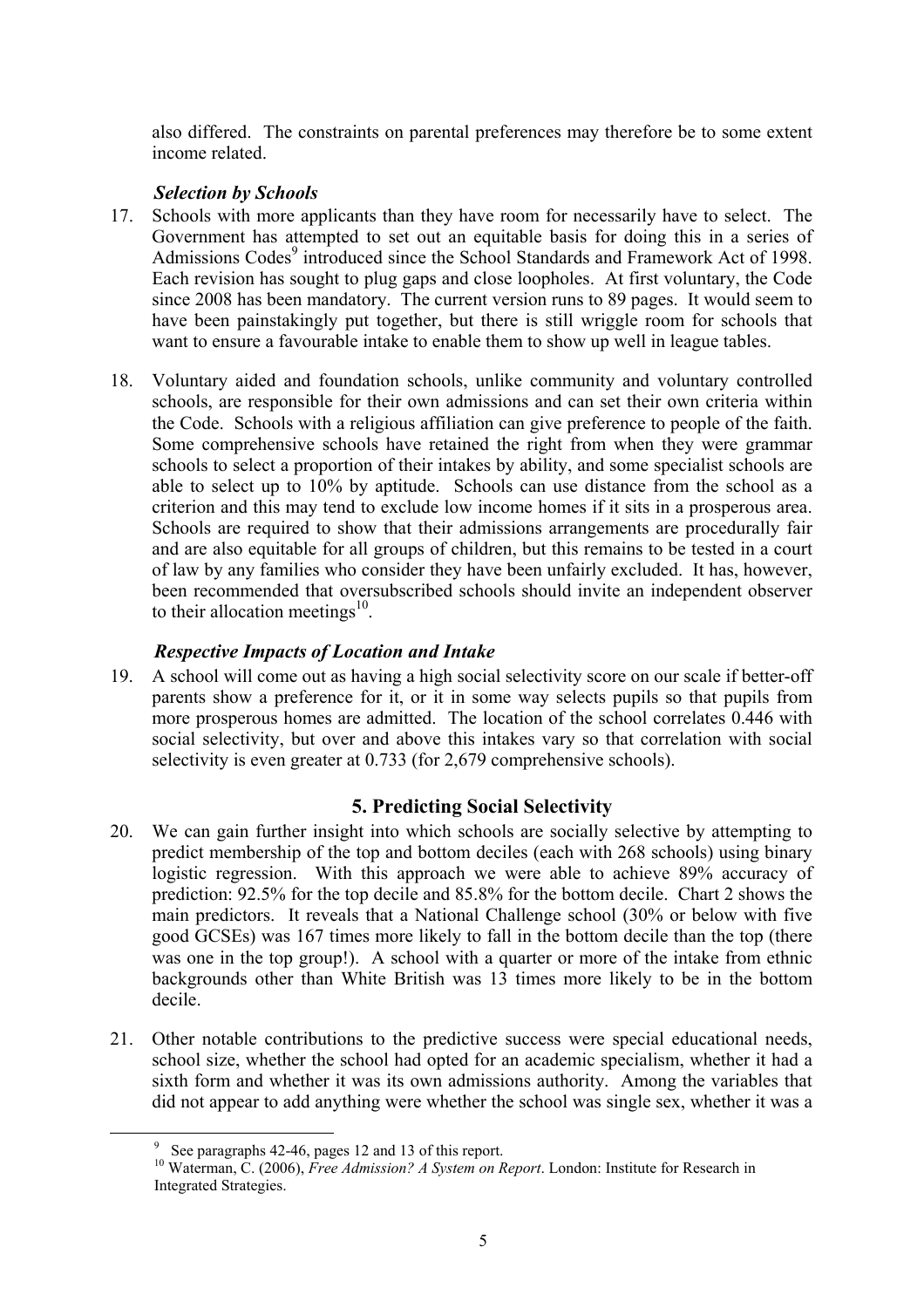faith school (most of this variance was accounted for by including whether the school was in charge of its own admissions), and whether the school was in London.

| <b>Characteristic</b>                  | <b>Odds Ratio</b> |
|----------------------------------------|-------------------|
| National Challenge School <sup>1</sup> | 166.67            |
| White British                          | 13.36             |
| Special Education Needs <sup>1</sup>   | 8.33              |
| Size                                   | 5.05              |
| Academic Specialism                    | 296               |
| Sixth Form                             | 2.59              |
| Own Admissions Authority               | 2.29              |

**Chart 2: Logistic Regression**

1. Predicts membership of bottom decile.

22. The picture that emerges is thus of parents seeking out schools which had good results, had sixth forms, were large, had academic specialisms and took children mainly from a similar ethnic background. Income deprived pupils tended to end up in schools with poor GCSE performance and above average (more than 0.5 standard deviation) special needs (which are mainly defined in terms of slow progress).

| Variable                                                 | Correlation |
|----------------------------------------------------------|-------------|
| Key Stage 2 Score                                        | 0.715       |
| Key stage 3 Score                                        | 0.711       |
| Five GCSEs at Grades A*-C<br>including English and Maths | 0.655       |
| Eligible for Free School Meals                           | $-0.623$    |
| Special Educational Needs <sup>2</sup>                   | $-0.363$    |
| Slow Progress <sup>3</sup>                               | $-0.324$    |
| White British                                            | 0.303       |
| Size                                                     | 0.297       |
| Gifted and Talented                                      | 0.111       |
| Contextual Value Added                                   | $-0.033$    |
| Percentage Girls                                         | -0.018      |

**Chart 3: Correlations with Social Selectivity** 

1. For 2,679 cases all the correlations are significant beyond the one per cent level except for Contextual Value Added and the percentage of girls.

2.School Action Plus (special educational needs referred to local authorities) and Statements.

3. School Action (response to slow progress).

23. These comparisons are borne out by correlations of continuous variables across all comprehensive schools, not just those at the extremes. Chart 3 shows that the strongest associations were with performance measures, and fittingly, given that we are inferring school selection, with Key Stage 2 scores providing the highest correlation. There is a close link to free school meals<sup>11</sup> which serves to validate the index, but also confirms

<span id="page-11-0"></span> $11$  Relationship is negative because, on the one hand, we are measuring social selectivity and, on the other, eligibility for free school meals.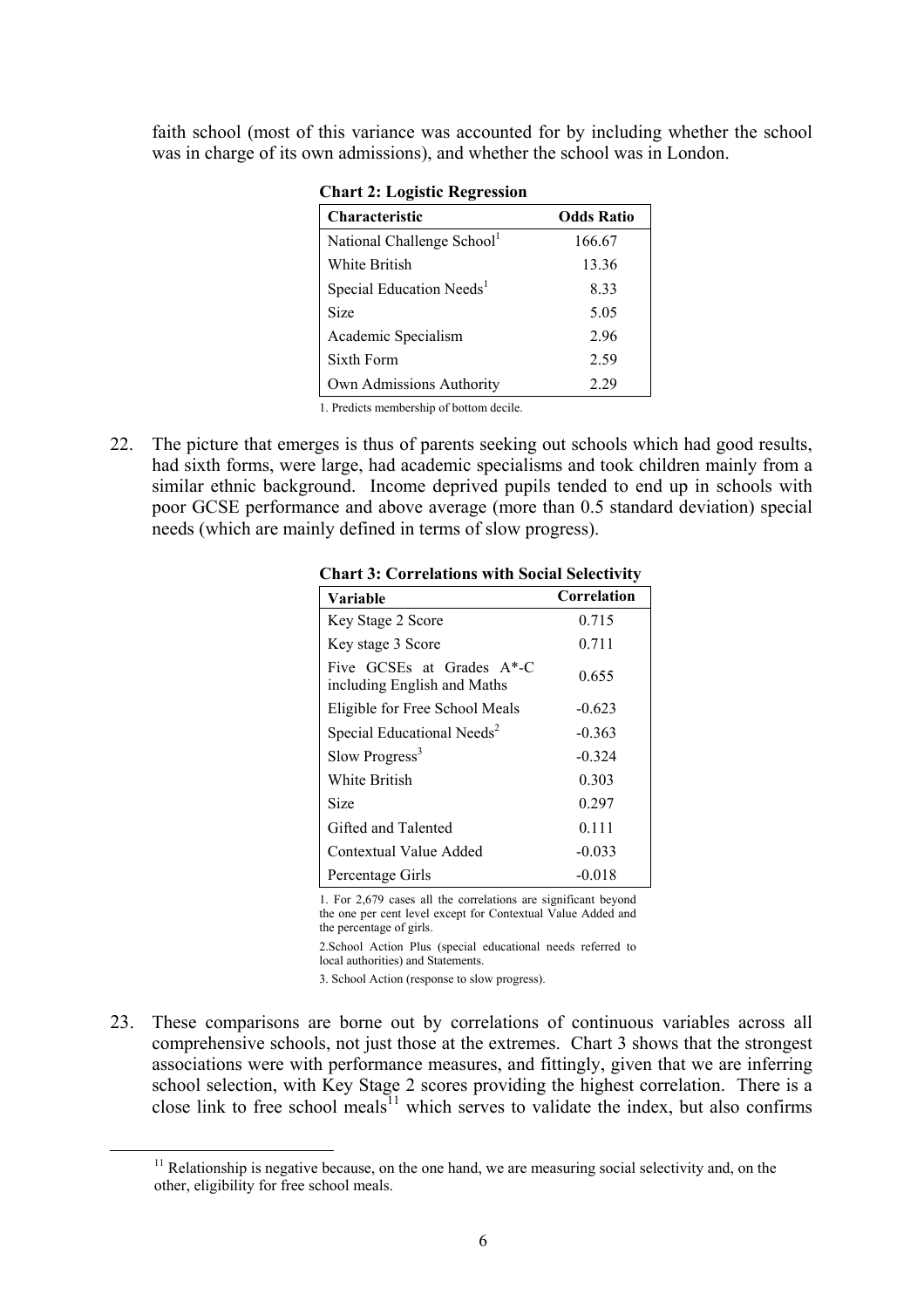that our measure is tapping into other things (approaching  $40\%$  of the variance was overlapping). Special educational needs, ethnicity, and school size which emerged in the comparisons of the top and bottom deciles come out again as strongly implicated.

- 24. The number of children identified in schools as gifted and talented varies greatly, and seems not to be closely related to school performance. Neither is it strongly linked with social selectivity, but is nevertheless statistically associated, bearing in mind that there are 2,679 cases. The only variables not to be significantly associated with the Social Selectivity Index were contextual value added (which could be regarded as a triumph since the measure is designed to eliminate background effects), and confirmation that the gender make-up appears unimportant in this respect.
- 25. On the basis of these variables, leaving aside eligibility for free school meals, which is an attempt to measure the same thing, it is possible in linear regression to account for 59% of the variation in the Social Selection Index. GCSE results make the largest contribution followed by Key 3 and 2 results, size and ethnic background. The linear regression of continuous variables across all schools, therefore, bears out the binary logistic regression of the extremes in Chart 2.

#### **6. Social Selection and Academic Selection**

- 26. Although, as Chart 3 confirms, there is a close association between home background and school performance, social selection is not the same as academic selection. Of the 100 most socially selective schools, 91 were comprehensives, eight grammars and one a secondary modern. In Chart 4 we compare the 164 grammar schools with the 164 most socially selective comprehensive schools. Both drew pupils from areas where about a fifth of children lived in income deprived homes, but the comprehensives had, on average, an intake of only 9.2% compared with the grammars 13.5%. In terms of the Social Selectivity Index the comprehensives came out at about a standard deviation higher than the grammars at 684.4 compared with 593.2. Interestingly, a comparison in terms of free school meals pointed in the opposite direction with 3.4% eligible in the comprehensives against 2.1% in the grammars. We can speculate that proud parents with children in grammars would be less likely to claim the free meals - another reason for preferring IDACI.
- 27. The academically selective grammars outscored the socially selective comprehensives on all the attainment measures. Their intakes did significantly better at Key Stage 2 and the gap had widened by Key Stage 3. By age 16, 97.7% of the grammar school pupils achieved at least five good GCSEs, but for the socially selective comprehensives it was only 66.7%. Of the 164 socially selective comprehensives only three scored 90% and above (the highest was 92%) and 11 scored 50% or below (the lowest was 35%). In contrast, all but three of the grammars scored 90% or above (50 achieved 100%) and the lowest was 79%.
- 28. Chart 4 also shows that the intake of the grammars was more ethnically varied than the intake of the socially selective comprehensives. A higher proportion of the ethnic minority sub-groups were admitted to the grammars, but particularly those from Indian and Chinese backgrounds. Eighteen of the grammars had fewer than 50% White British entrants compared with only one of the socially selective comprehensives.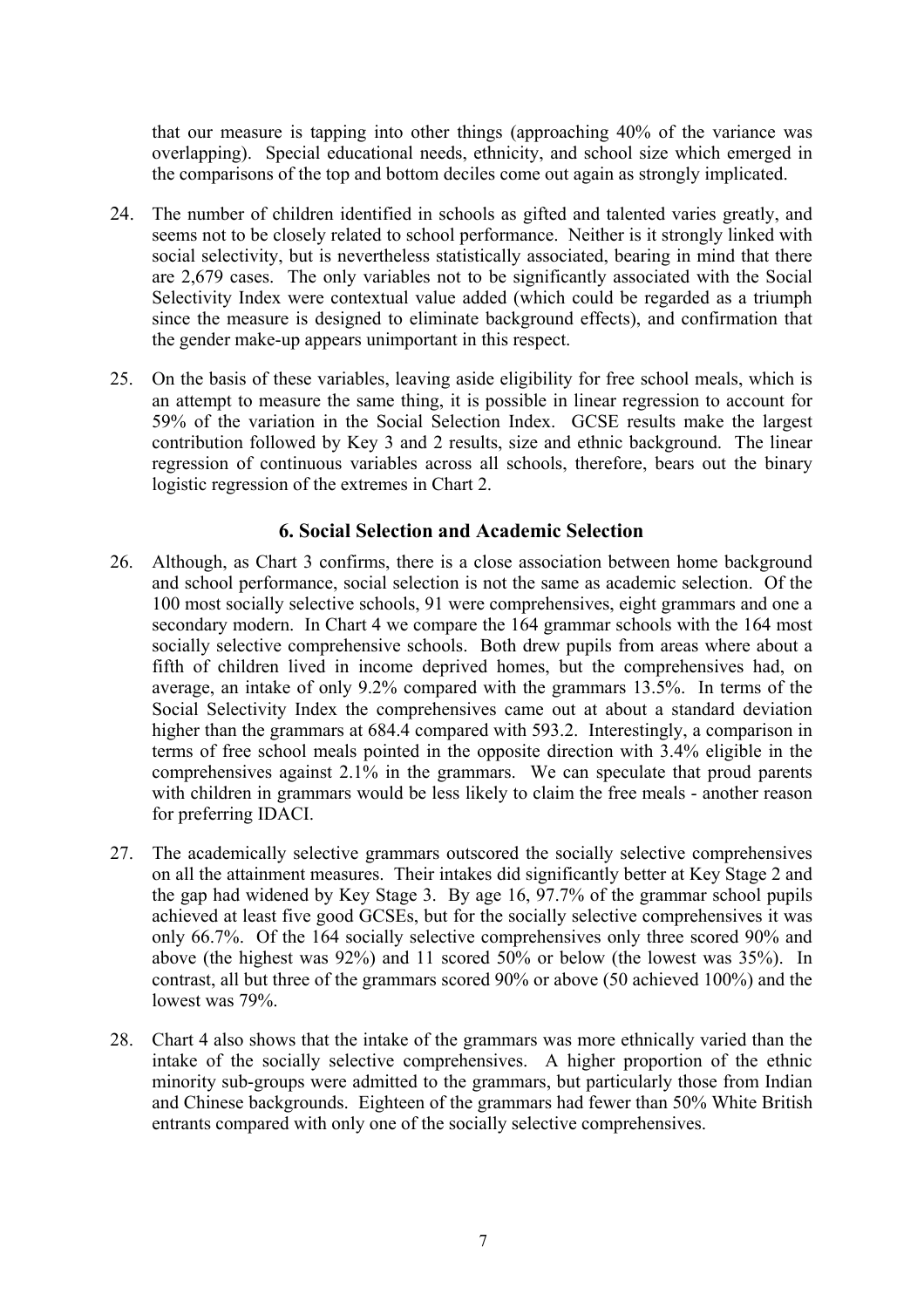| <b>School Types</b>        | <b>Socially</b><br><b>Selective</b> | <b>Grammars</b> |
|----------------------------|-------------------------------------|-----------------|
|                            | Comprehensives                      |                 |
| <b>Social Background</b>   |                                     |                 |
| <b>SSI</b>                 | 6844                                | 593.2           |
| Area Average               | 20.1                                | 20.3            |
| Pupil Average              | 9.2                                 | 13.5            |
| %Eligible FSM              | 3.4                                 | 2.1             |
| <b>Attainment</b>          |                                     |                 |
| Key Stage 2                | 28.5                                | 31.8            |
| Key Stage 3                | 37.2                                | 43.3            |
| %Five Good GCSEs           | 66.7                                | 97.7            |
| Value Added                | 1003.0                              | 1003.0          |
| %Gifted and Talented       | 18.1                                | 35.4            |
| <b>Ethnic Background</b>   |                                     |                 |
| %White British             | 91.1                                | 79.7            |
| %Afro-Caribbean            | 1.4                                 | 2.3             |
| %Indian                    | 2.4                                 | 8.1             |
| %Chinese                   | 0.4                                 | 1.4             |
| %Pakistani/Bangladeshi     | 0.7                                 | 2.3             |
| %Other White               | 1.7                                 | 2.8             |
| %Other                     | 1.0                                 | 2.1             |
| %Not Known/Refused         | 1.3                                 | 1.4             |
| Special Needs <sup>2</sup> |                                     |                 |
| Action                     | 8.6                                 | 3.1             |
| Plus                       | 3.3                                 | 1.3             |
| Statemented                | 1.9                                 | 0.2             |
| <b>Total</b>               | 164                                 | 164             |

**Chart 4: Social Selection and Academic Selection**

29. When they have the choice, it seems that parents tend to seek out schools which take children similar to their own. This may help to explain why a school where only 35% of the pupils got five good GCSEs appears in the list of the 100 most socially selective comprehensives. In addition to ability and income level, ethnic background and faith play a part. Of the 100 most socially selective schools, 65 had intakes that were at least 90% White British compared with 48 of the most income deprived. As we saw in Chart 1 those of Pakistani and Bangladeshi, and Afro-Caribbean background, also tend to cluster, so that it appears to occur generally across the ethnic groups. Faith also plays a part; 11 of the most socially selective comprehensives were faith schools compared with five of those with the most income deprived intakes.

#### **7. Features of Socially Selective Schools**

30. There are huge differences in the social composition of comprehensive schools, which we can quantify using our Social Selectivity Index.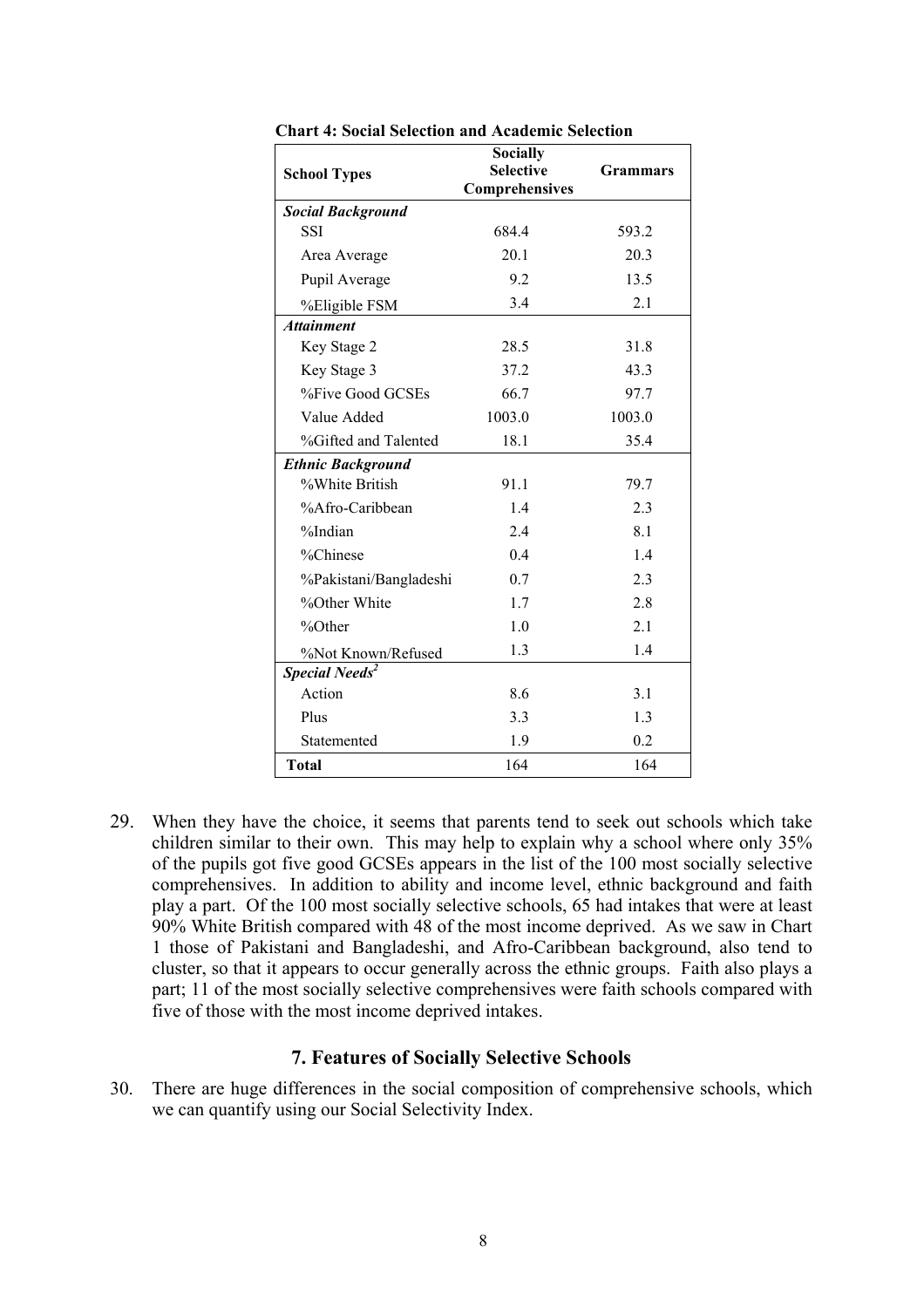| <b>School Types</b>                 | N     | <b>Mean Social</b><br><b>Selectivity</b><br><b>Score</b> |
|-------------------------------------|-------|----------------------------------------------------------|
| <b>Funding</b>                      |       |                                                          |
| Community                           | 1,636 | 484.8                                                    |
| <b>Voluntary Aided</b>              | 469   | 510.5                                                    |
| <b>Voluntary Controlled</b>         | 72    | 519.5                                                    |
| Foundation                          | 502   | 521.2                                                    |
| <b>Gender</b>                       |       |                                                          |
| Girls                               | 142   | 478.4                                                    |
| <b>Boys</b>                         | 100   | 495.8                                                    |
| Coed                                | 2,437 | 498.2                                                    |
| Faith                               |       |                                                          |
| Church of England                   | 140   | 520.1                                                    |
| Roman Catholic                      | 308   | 507.2                                                    |
| Other Christian                     | 22    | 515.9                                                    |
| Other Faith                         | 14    | 482.3                                                    |
| Secular                             | 2,195 | 494.1                                                    |
| <b>GCSE</b>                         |       |                                                          |
| National Challenge <sup>1</sup>     | 390   | 394.1                                                    |
| Other                               | 2,289 | 514.6                                                    |
| Special Needs <sup>2</sup>          |       |                                                          |
| Yes                                 | 609   | 437.4                                                    |
| No                                  | 2,070 | 514.6                                                    |
| Ethnicity <sup>3</sup>              |       |                                                          |
| White British                       | 2,067 | 512.4                                                    |
| Other                               | 612   | 445.2                                                    |
| <b>Partly Selective<sup>4</sup></b> |       |                                                          |
| Yes                                 | 44    | 538.2                                                    |
| No                                  | 2,635 | 496.4                                                    |
| <b>Sixth Form</b>                   |       |                                                          |
| Yes                                 | 1,492 | 513.6                                                    |
| No                                  | 1,187 | 476.2                                                    |
| $Size^{\overline{5}}$               |       |                                                          |
| 99 or Fewer                         | 104   | 436.2                                                    |
| 100-149                             | 450   | 454.2                                                    |
| 150-199                             | 866   | 490.1                                                    |
| 200-249                             | 760   | 512.9                                                    |
| 250-299                             | 349   | 528.7                                                    |
| 300 or More                         | 150   | 553.9                                                    |
| <b>Total</b>                        | 2,679 | 497.0                                                    |

**Chart 5: Social Selectivity Among Comprehensives**

1. 30% or fewer achieving five GCSEs A\*-C including English and maths.

2. Special needs defined as more than 0.5 standard deviation above the mean of the combined percentage of School Action Plus and statemented.

3.White British defined as more than 75.0% from this ethnic background.

4.Some comprehensives have retained the right to admit part of their intake on the basis of a selection test eg Watford Boys Grammar and Parmiter's.

5.Numbers at end of Key Stage 4.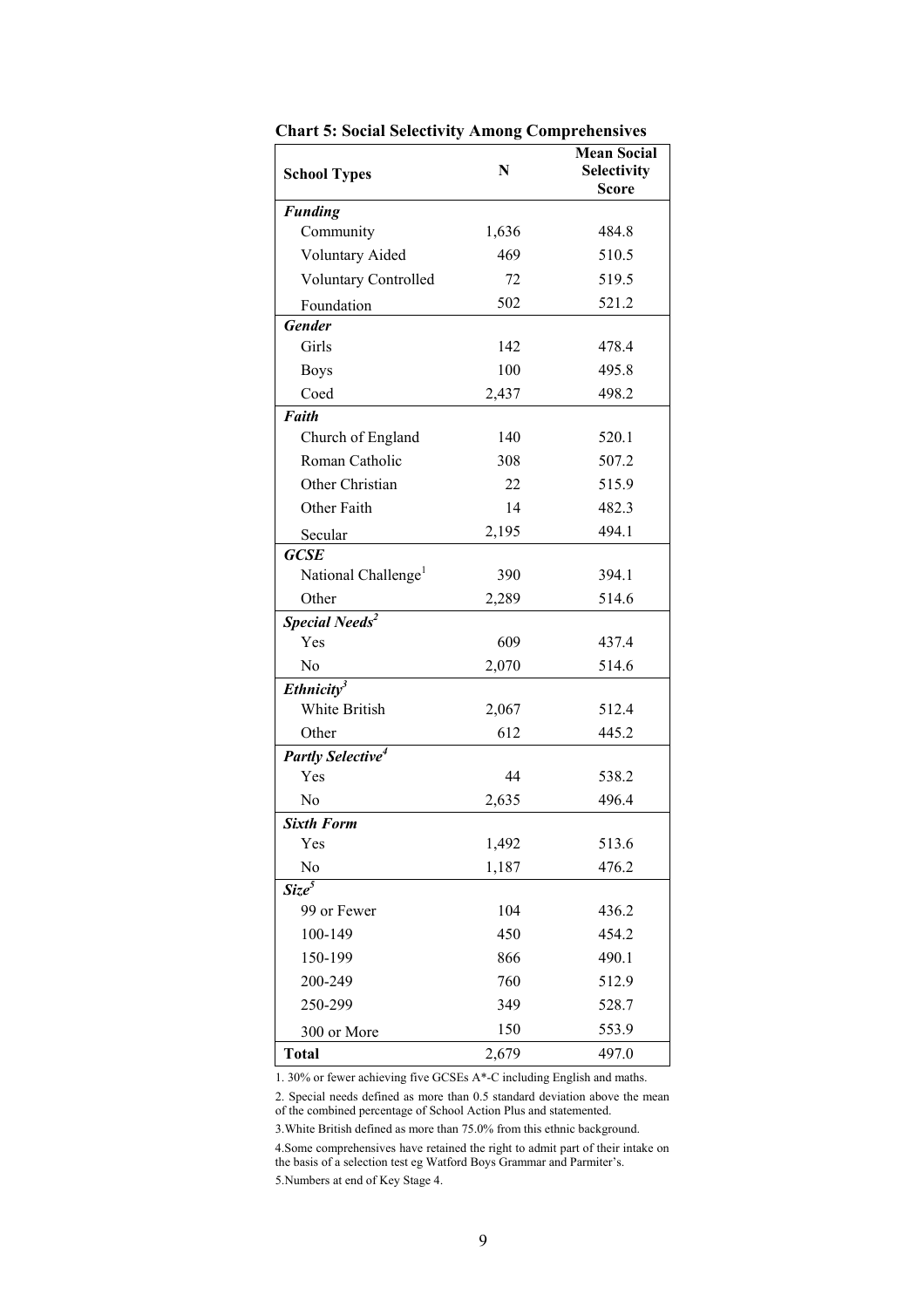- 31. Chart 5 shows the average scores of various school types. Large schools, those with sixth forms, Christian schools, and voluntary aided, voluntary controlled and foundation schools all emerge as being among the more socially selective. Forty-four nominally comprehensive schools have retained or gained the right to select part of their intake and they, too, are more socially selective. National Challenge schools, those with higher levels of special needs and those with more than a quarter from ethnic groups other than White British were more likely to be taking more income deprived children than to be expected from the locality.
- 32. Not all these school groupings are independent. Faith schools are often voluntary aided and responsible for their own admissions, so these three features are linked. But the associations with size and having a sixth form appear to be independently related to social selectivity. It is not just that schools with sixth forms tend to be larger. Our analysis showed that for all school sizes those with sixth forms tended to be the more socially selective. Size could come into to play because it is possible that some schools have grown in response to the press of applicants.
- 33. The main features of comprehensive schools that are socially selective, in the sense of taking many fewer children from income deprived homes than to be expected from the locality, as revealed by the analyses are:

#### *School Characteristics:*

- responsibility for own admissions;
- has a sixth form;
- large;
- academic rather then a practical specialism;
- in a few cases, academically selective.

#### *Pupil Characteristics:*

- high Key Stage 2 scores;
- high GCSE attainment;
- few special needs;
- distinctive ethnic backgrounds.

#### **8. Policy Implications**

34. The Social Selection Index demonstrates that there are big differences between schools in the average income background of pupils. Much of this reflects where the school is located. Schools in areas of high poverty, such as the poorer parts of London like Tower Hamlets, and Liverpool and Manchester, have higher proportions of pupils from lower income homes than schools in more prosperous areas like Oxfordshire, North Yorkshire and Northamptonshire. But our Social Selection Index shows that over and above these geographical differences, particular schools seem to get more of their pupils from relatively prosperous homes than neighbouring schools. These imbalances arise partly because fewer of the low income parents put their children forward, but also from selection on the part of the school when the places are over-subscribed.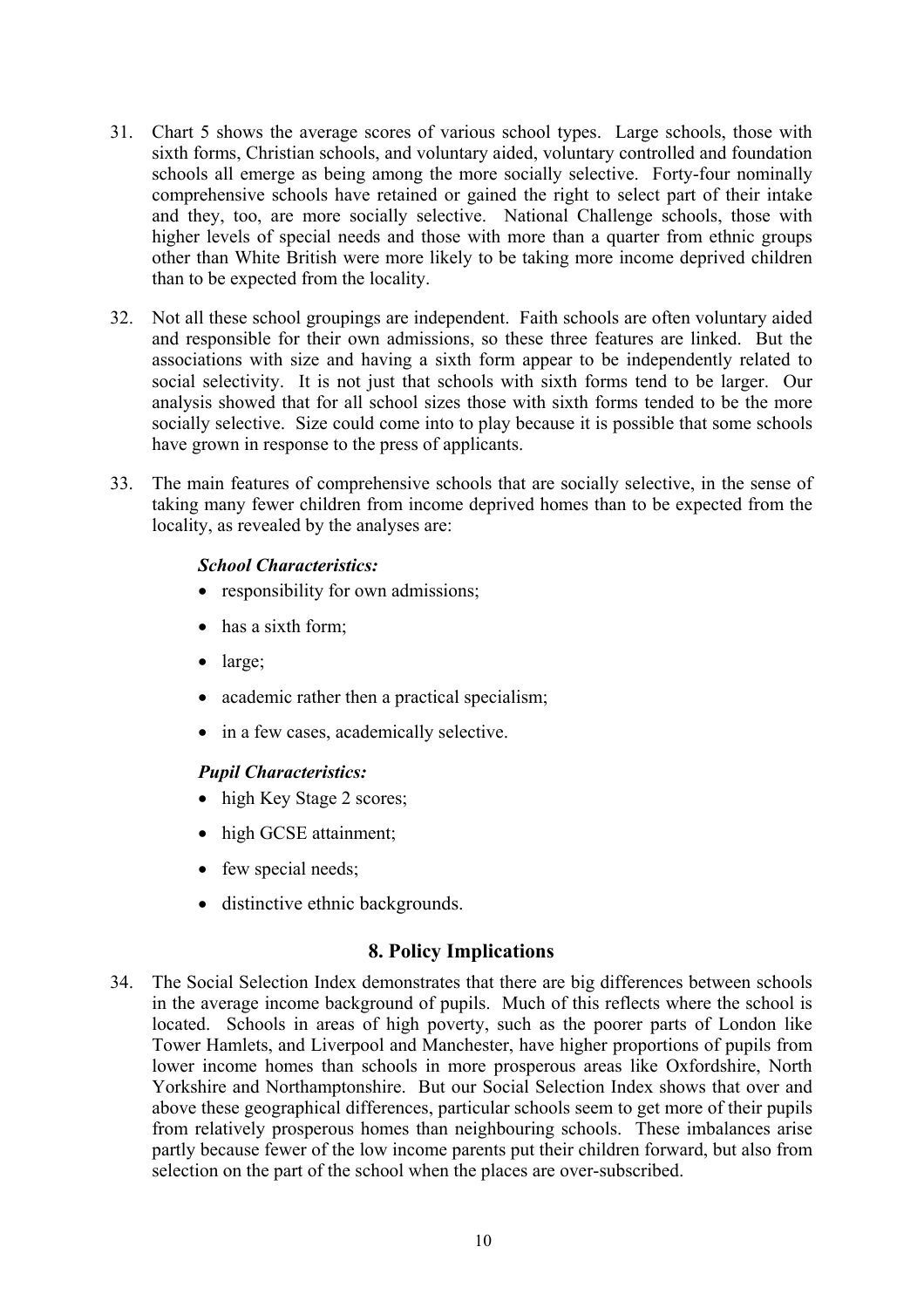- 35. We saw this in operation when, in paragraphs 11-13, we compared neighbouring schools with socially very different intakes. Considering all state comprehensives, the socially selective tended to be large, to have sixth forms, and to be faith or foundation schools deciding their own admissions. National Challenge schools, schools with high levels of special needs, and schools with high percentages from ethnic backgrounds other than White British are taking more children from income deprived homes than to be expected from where they are located.
- 36. We have also compared the extremes of social selectivity in the school system. Of the 100 most socially selective comprehensive schools in England, on average, 8.6% of children came from income deprived areas when to reflect their localities it might have been expected to be 20.1%. Meanwhile in the 100 comprehensive schools in England with the least advantaged intakes, 38.9% of children came from income deprived areas, despite there being 30.3% in the locality.
- 37. The first question prompted by these findings is: does it matter that there are these differences? It could be argued that it is only to be expected if the policies of successive governments have given parents choice of schools and created diversity to give them something to choose among. Social segregation is an inevitable consequence of parental choice, so why get fussed? But the contrary view, and one to which we subscribe, is that it has to be taken seriously because social selectivity impedes both social mobility and the integration of society.

#### *Social Mobility*

- 38. The socially selective schools take the more able pupils at age 11 and achieve the better GCSE results at age 16. Whether this is because the parents of more able children seek out these schools or the schools somehow contrive to pick out the more able is less important than that it happens. It means that, for example, a child with real talent in science may never get to know this because the school that he or she ends up in does not have the science teachers to develop that potential. But if their parents had got them into the school down the road there would have been.
- 39. A range of evidence has demonstrated that schools rather than the individual talents and interests of children can determine the educational pathways they pursue. A recent report for the Sutton Trust, for example, found that highly able pupils attending the most deprived schools were ten times more likely to be put on an intermediate GNVQ than high ability pupils in the most advantaged schools<sup>12</sup>.

#### *Integrated Society*

40. Social selectivity also results in children of different income backgrounds, abilities, ethnicity and faiths being clustered in different schools. Children may be taught in environments very different from the diversity of population outside the school gates. Over a quarter of comprehensive schools (696 or 26%) had intakes of particular ethnic minorities more than two standard deviations above the mean<sup>13</sup>. This partly reflects where the schools are located, but also the tendency of parents to seek out schools where children similar to their own go.

<span id="page-16-1"></span><span id="page-16-0"></span>

<sup>&</sup>lt;sup>12</sup> http://www.suttontrust.com/reports/Attainment\_deprived\_schools\_summary.pdf <sup>13</sup> 150 Afro-Caribbean, 106 Pakistani/Bangladeshi, 98 Indian, 98 Chinese, 74 Other White, 109 Other Ethnic, 61 Refused.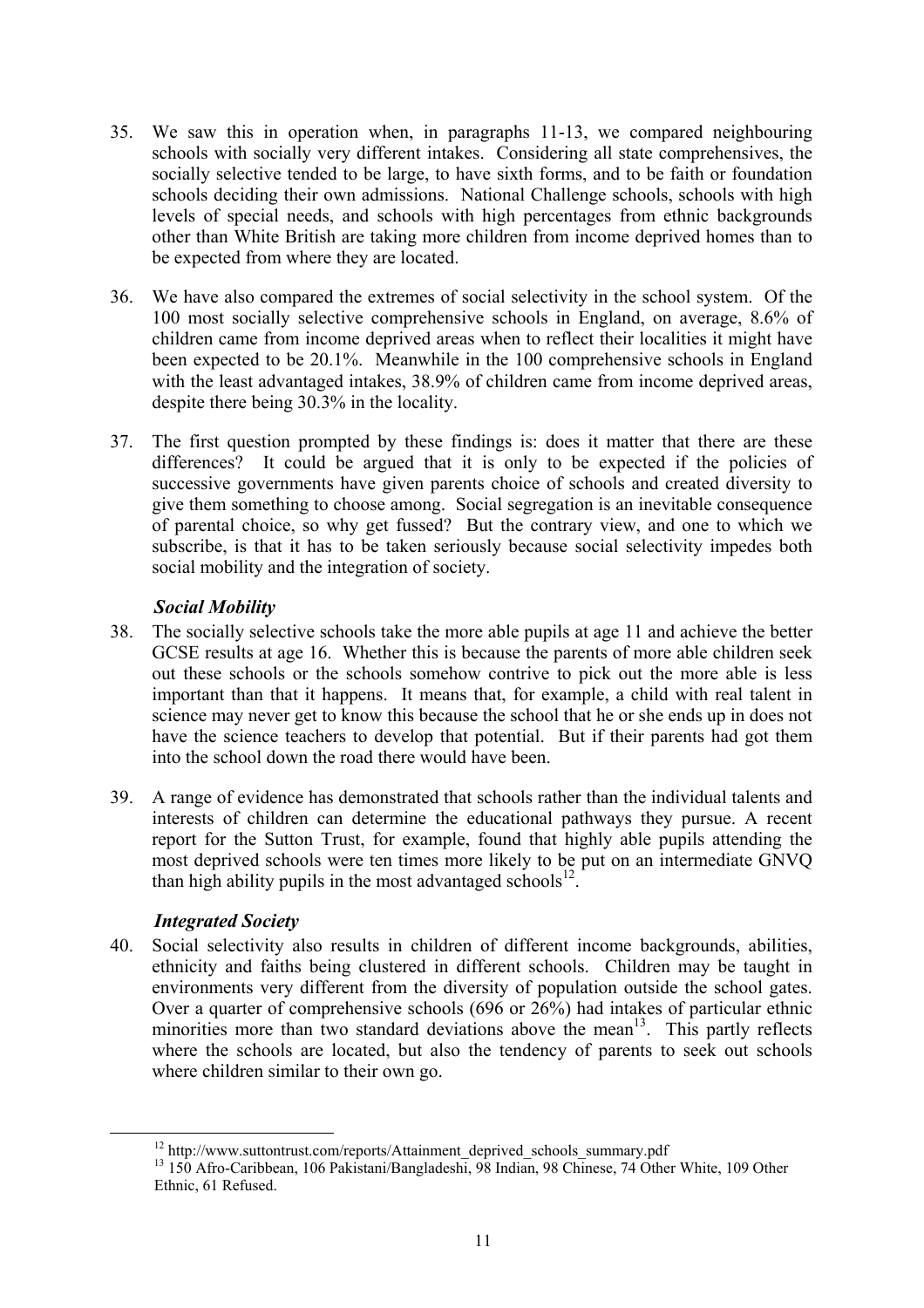#### **9. Current Policies**

41. The lever available to any government wishing the influence the spread of children across schools is the admissions system. The Labour Party sees its Admissions Code as the best way of securing fair access, the Conservative Party hopes to side-step the issue by creating more good schools and introducing a pupil premium, and the Liberal Democrats also propose a pupil premium, would crack down on all forms of selection and empower local authorities to oversee admissions.

#### *Admissions Code*

- 42. The Government has attempted to establish an equitable basis for allocating school places through a series of admissions codes<sup>14</sup>. The School Standards and Framework Act of 1998 paved the way and the first Code was published in 1999 applying to admissions in 2000. It allowed wide discretion but deemed certain criteria to be acceptable: 'sibling links, distance from the school, ease of access by public transport, medical or social grounds, catchment area and transfer from named feeder schools, as well as parents' ranking of preference'. This has been superseded by a succession of revised codes each designed to plug gaps. A second Code in 2003 recommended priority be given to 'looked after' children and cautioned against giving preference to children whose siblings had previously attended the school or to the children of teachers.
- 43. Schools at first only had to 'have regard to' the Code, but since September 2008 it has been mandatory. Interviews were ruled out in 2006, and the 2007 Code emphasized that admissions must not be made on subjective criteria. The latest Code lists 15 prohibitions, including not giving priority to: first preferences or the order in which applications were received; to parents willing to support the school financially or in other ways; to the educational achievement or background of parents; or to taking into account the behaviour of other members of the child's family. Furthermore, the application form has to be minimal, parents cannot be interviewed or asked for supplementary information, and the school must not ask for a photograph of the child (unless it is among the few allowed to test the children when use of a photograph is permitted to confirm identity).
- 44. Parents not getting their preferred place can appeal to an Independent Appeals Panel. There is also the Office of the Schools Adjudicator which determines the legality of admissions arrangements referred to it by a local authority, the Secretary of State, or that come to its attention by other means. The Schools Adjudicator can be sometimes placed in the position of having to make the judgement of Solomon. He found himself at one stage having to decide what is ability and what is aptitude<sup>15</sup>. He has been asked to adjudicate on what it is reasonable for a faith school to do in order to test the strength of a person's religious commitment. In a recent determination  $16$  the Adjudicator was asked to rule on whether a catchment area was legal, given the 1989 Greenwich and 1997 Rotherham Judgements which ruled that it is unlawful to automatically allocate

<span id="page-17-0"></span><sup>&</sup>lt;sup>14</sup> Code of Practice on School Admissions, Department for Education and Employment, 1999; Code of Practice on School Admissions, Department for Education and Skills, 2003; Compliance with the Schools Admissions Code, Department of Children, Schools and Families, 2008; School Admissions Code 2010. Department of Children. Schools and Families.

<span id="page-17-1"></span><sup>&</sup>lt;sup>15</sup> Secondary Education: School Admissions, Volume I, House of Commons Education and Skills Committee, Fourth Report of Session 2003-04, Chief Schools Adjudicator, Dr Philip Hunter, paragraph 197, page 63.

<span id="page-17-2"></span><sup>&</sup>lt;sup>16</sup> Determination ADA/001661, 16 October 2009.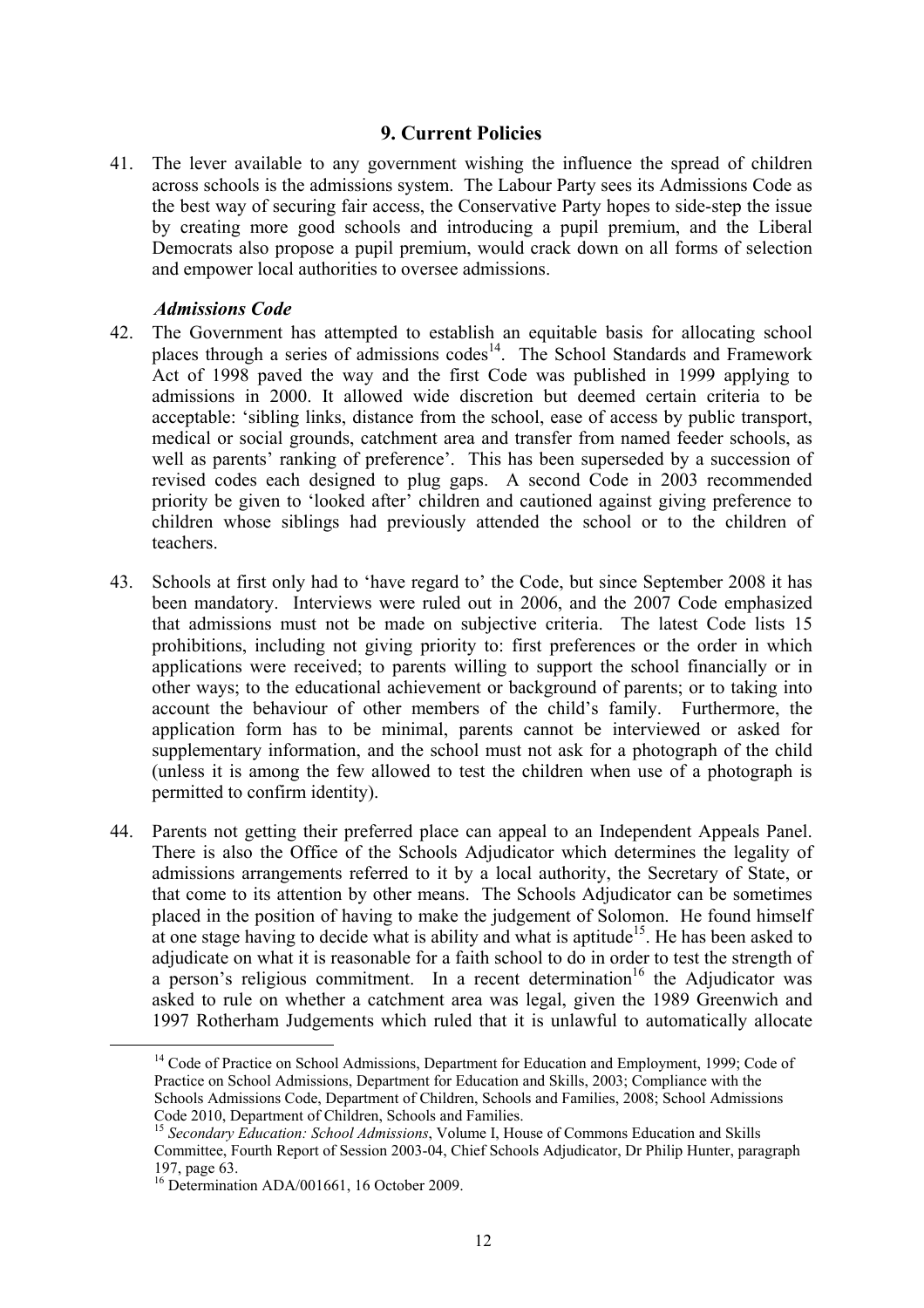school places to children living in a catchment area because that did not give sufficient choice to parents from outside that area. A parent in Warwickshire complained that her child was excluded from the nearest school because they did not live in the defined zone and the boundary between them and the school ran along the perimeter of the local authority. However, the Adjudicator ruled that the County Council had a duty to ensure provision of places for children in the county and there is nothing unlawful in part of a county boundary being used to define a catchment area if there is good reason. Accordingly, the objection was not upheld.

- 45. We have spelt out the detail to illustrate that although in theory an admissions code should ensure fairness its specification and enforcement becomes complex. The Code, as we have seen, has had to be frequently revised to close loopholes. Even so the Code is still open to 'game playing'. Parents can move house so as to be close to the desired school, once they have got one child in they are free to relocate because their other children will be given places, or they can take pains to demonstrate they are active members of a particular faith. A lot of time can be consumed in appeals and adjudications, so the code is bureaucratically wasteful. A recent survey concluded that the admissions system remains too complex, and not sufficiently clear to many parents or carers<sup>17</sup>
- 46. The Government is likely to argue that the Admissions Code now in force now is much tighter than the 2003 Code under which the pupils of this report were admitted, and that there is likely to be less social variation in the coming years. That is arguable. It is undeniable, however, that the Admissions Code in operation is complicated, timeconsuming and causes a lot of heartache to parents. Rather than having to continually plug holes and elaborate case law, it is worth asking: could not the admissions process be made simpler and intrinsically fairer?

#### *More Good Schools*

47. The Conservative party's current solution to oversubscription is to create more good schools<sup>18</sup>. They point to Sweden where private providers responding to demand for places which could not be met have opened new schools. But there are reasons for doubting whether this approach would make secondary education less socially selective, because the schools are likely to be set up by particular groups of parents concerned mostly with the interests of their own children. Neither would it solve the immediate issue for a parent who could not get their child into a preferred school since the new school would take time to get up and running. Trying to overcome the problem of school social selection by creating more good schools requires that many more surplus places be left in the less popular schools. This is a difficult case to make given the financial state of the country. And however many new schools are opened it is a remote possibility that parental preferences will ever exactly match the opportunities available. There will, therefore, always have to be a means of allocating the places.

#### *Pupil Premium*

48. The Conservatives are also proposing the creation of a 'pupil premium' whereby schools would be allocated extra funds for taking the most disadvantaged children. But it

<span id="page-18-0"></span><sup>&</sup>lt;sup>17</sup> West, A., Barham, E. and Hind, A. (2009). *Secondary School Admissions in England: Policy and Practice.* Research and Information on State Education. http://www.risetrust.org.uk/Secondary.pdf

<span id="page-18-1"></span><sup>&</sup>lt;sup>18</sup> For more details, see: http://www.conservatives.com/Policy/Where\_we\_stand/Schools.aspx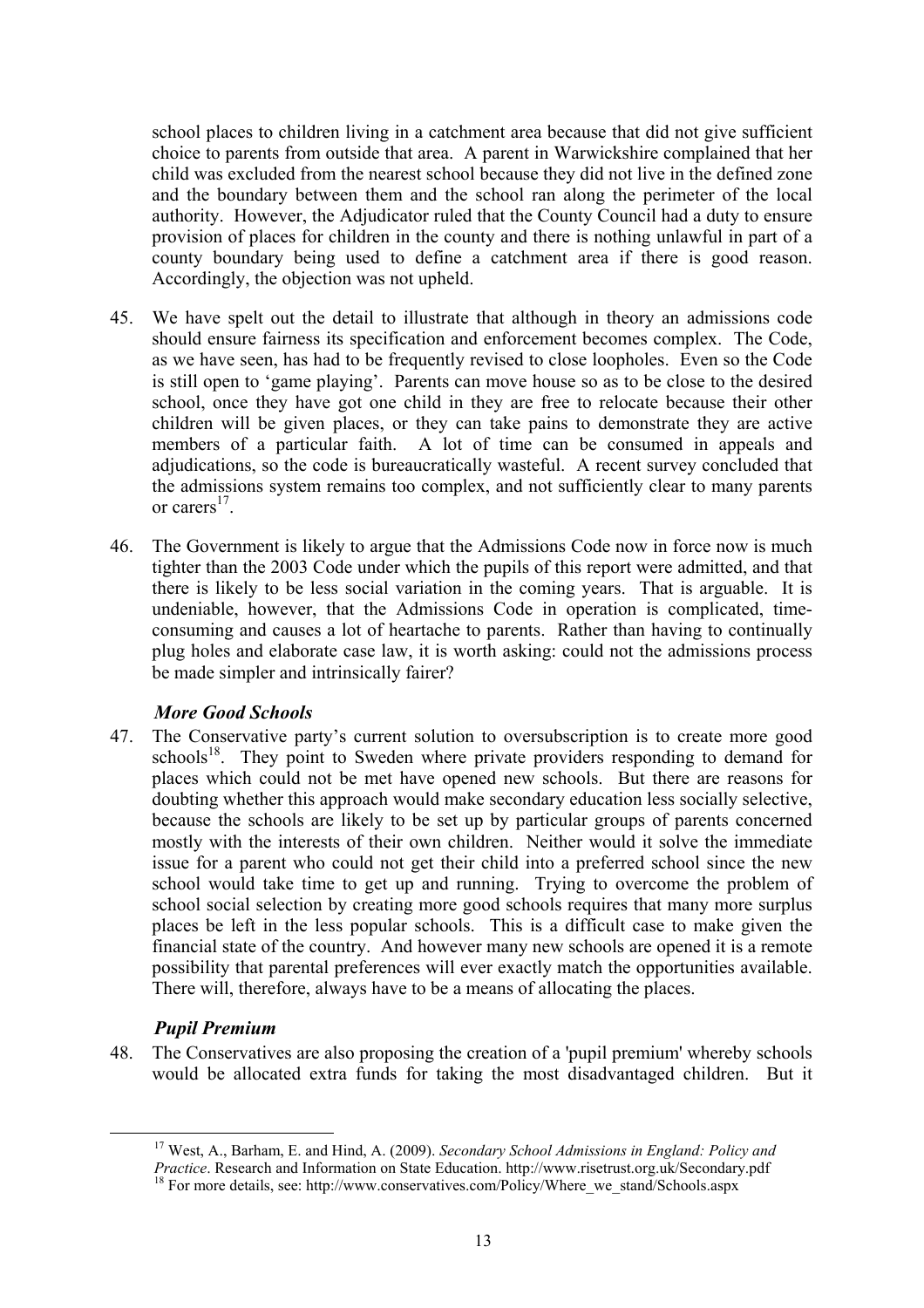remains to be seen how this would work in practice<sup>19</sup>. How large would it have to be to change current behaviour and which existing budgets would have to be cut to provide the extra funds? The Liberal Democrats meanwhile have also proposed a pupil premium for disadvantaged pupils, and would empower local authorities to oversee the Admissions Code. They propose to stop the establishment of new schools which select by ability, aptitude or faith, and to reduce radically all existing forms of selection<sup>20</sup>.

#### **10. Other Solutions**

- 49. The Sutton Trust and others have proposed a number of ways in which the current system - and indeed a future free schools model - could be improved, and which they hope would lead to less socially segregated pupil intakes. This includes using the ideas of behavioural economics to allow poorer students to be automatically entered as a candidate for the local high performing school unless they chose to 'opt-out', or giving explicit priority to poorer children in the school selection process so they are given a place before other children. Another suggestion has been to simplify the selection criteria for faith schools so that children are simply asked whether they are from a particular faith or not.
- 50. Libertarians have suggested that the logic of autonomous schools should be followed through and, as in the independent sector, all state schools should be allowed to decide for themselves how they allocate places. Parents could be given a voucher to 'buy' places. But while this would strip out the bureaucracy and restrictions of the Admissions Code, it is likely to lead to the education system becoming even more diversified.
- 51. Two other possible ways of allocating places can immediately be ruled out. First-comefirst-served would lead either to ambitious parents putting their children's names down before birth or, if it were organised differently, to Wimbledon-type queues that snaked round the block for several weeks in advance of the list being opened. Neither is controlling entry through fees an option. Even our independent schools do not compete on price, but select using entrance tests.
- 52. Then there is capacity to benefit educationally. Admitting students on ability is not as outrageous as it is sometimes presented. Such a system would have the advantage of identifying people with talent irrespective of their background and providing high quality education to enable them to make the most of their gifts. In this study we found the grammar schools to be ethnically more diverse than the socially selective comprehensive schools.
- 53. The emotion whipped up against the old 11 plus has made it hard to think straight about the issue. It has led to the absurd situation that we have what in name are specialist schools but which are not able to admit on talent for the subject. Allocating places on educational merit does not have to be at age 11. Experience elsewhere suggests that 14 is a more appropriate age. Nor does it have to be by a single test. Other countries use a combination of tests, school reports and assessment activities of various kinds<sup>21</sup>.

<span id="page-19-0"></span><sup>&</sup>lt;sup>19</sup> The Institute For Fiscal Studies has recently produced a report on how the pupil premium might operate in practice. See: http://www.ifs.org.uk/publications/4775

<span id="page-19-2"></span><span id="page-19-1"></span>

 $^{20}$  For details, see: http://www.libdems.org.uk/education.aspx<br> $^{21}$  Smithers, A. and Robinson, P (2009). *Physics Participation and Policies: Lessons from Abroad.* Buckingham: Carmichael Press.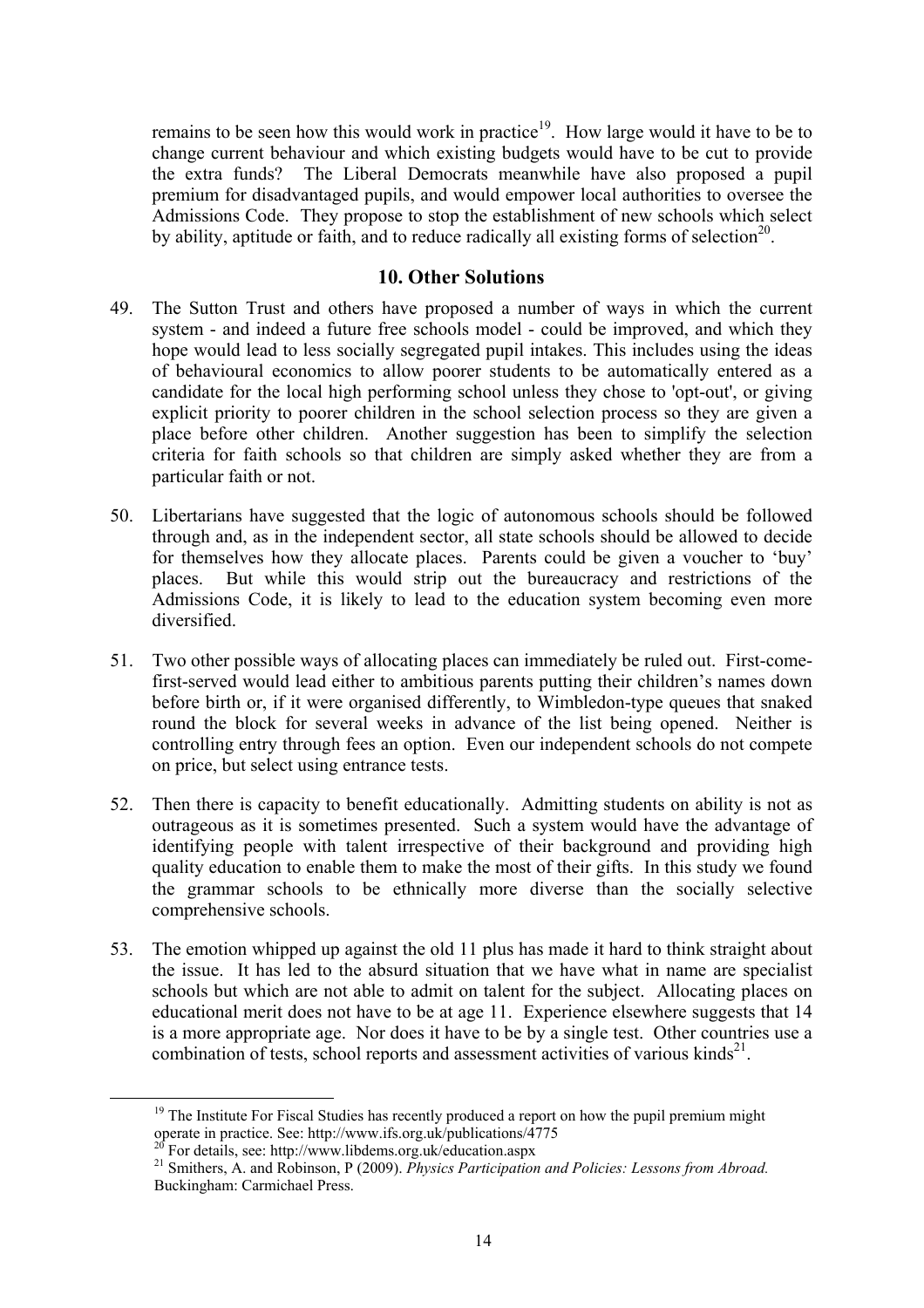54. However, we recognise that, since the main political parties have ruled it out and reorganising education with age 14 as the watershed would involve considerable upheaval, its time has not yet come.

#### **11. Ballots**

- 55. But there is a radical possibility which, although it could pose electoral difficulties<sup>22</sup>, is in principle the fairest method of allocating school places and the one that is most likely lead to a more equitable educational system. This is random allocation - which we are referring to as admission by ballot rather than as admission by lottery since 'lottery' carries negative overtones<sup>23</sup>. In essence, parents would be able to express preferences, as now, but when more wanted their child to go to a school than could be accepted the places would be allocated by random allocation. All parents who applied would thus have an equal chance of their child getting in, rather than just those who knew how to manipulate the system. It is allowed within the current Admissions Code, after giving priority to children in care and those with statements of special educational needs, both as the sole means of allocating places or alongside other oversubscription criteria. But it is not much used and any political party favouring this approach would have to publicise its advantages.
- 56. Moving towards random allocation among applicants, however, might not be popular. Imagine the horror of parents who had bought their houses close to the popular school, denoted as School A in paragraph 11, currently secure in the knowledge that their children will move smoothly on from the local primary to this very desirable school. How are they going to feel when they learn they may lose out in the ballot and have to take a place at the failing School B. They are not likely to vote for a political party that dares to propose such a thing. And as our statistics show, there are many School As across the country. Admission solely by ballot also leaves open the possibility that children from the same family might be scattered across different schools. Moreover, in a pure form, it calls into question the existence of faith schools and would put politicians at odds with the Church and other religions.
- 57. These difficulties were highlighted in 2009 when the Secretary of State for Education asked the Chief Schools Adjudicator to review the use of ballots in admissions after expressing concerns that they can be 'destabilising' for children – splitting them up from their local friends, during what is already an unsettling experience moving from primary to secondary school. The review found that ballots had been deployed by a minority of local authorities and schools but only in the last resort as tie-breaker for deciding admissions in oversubscribed schools<sup>24</sup>. The determination concluded that the Admissions Code should remain unchanged in this respect.
- 58. However, ballots (used alongside other criteria) may not be as unpopular among parents as might be feared. An Ipsos Mori poll commissioned by the Sutton Trust found that when given the specific scenario of an oversubscribed comprehensive school, nearly as many people (32%) thought that a ballot is the fairer way of deciding which pupils get a place as those who thought it is fairer to decide on how near families live to the school  $(35\%)^{25}$ . An international review for the Trust found that ballots have been deployed

<span id="page-20-0"></span>

<sup>&</sup>lt;sup>22</sup> 'School lottery system divides Brighton and Hove', *The Argus*, 12 May 2009.<br><sup>23</sup> Hicks, G. (2009). *Fate's Bookie*. Brimscombe Port Stroud, Gloucestershire: The History Press.<br><sup>24</sup> http://www.schoolsadjudicator.gov.

<span id="page-20-2"></span><span id="page-20-1"></span>

<span id="page-20-3"></span>